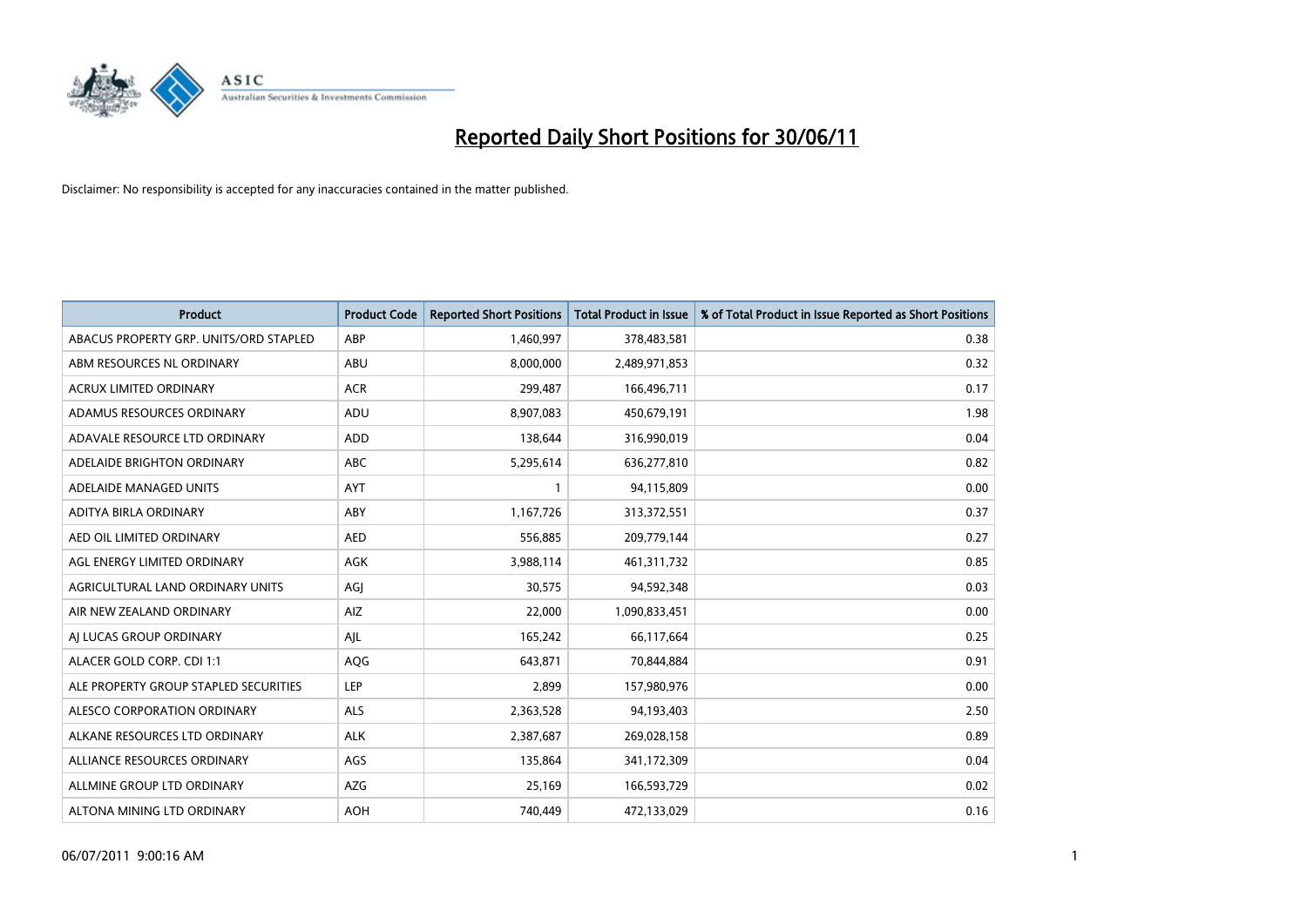

| <b>Product</b>                          | <b>Product Code</b> | <b>Reported Short Positions</b> | <b>Total Product in Issue</b> | % of Total Product in Issue Reported as Short Positions |
|-----------------------------------------|---------------------|---------------------------------|-------------------------------|---------------------------------------------------------|
| ALUMINA LIMITED ORDINARY                | <b>AWC</b>          | 17,322,406                      | 2,440,196,187                 | 0.69                                                    |
| AMADEUS ENERGY ORDINARY                 | AMU                 | 800,811                         | 298,628,856                   | 0.27                                                    |
| AMALGAMATED HOLDINGS ORDINARY           | <b>AHD</b>          | 20,816                          | 157,471,848                   | 0.01                                                    |
| AMCOR LIMITED ORDINARY                  | <b>AMC</b>          | 9,372,512                       | 1,227,441,619                 | 0.74                                                    |
| AMP LIMITED ORDINARY                    | AMP                 | 9,015,360                       | 2,811,693,913                 | 0.29                                                    |
| AMPELLA MINING ORDINARY                 | <b>AMX</b>          | 757,165                         | 204,885,108                   | 0.38                                                    |
| ANSELL LIMITED ORDINARY                 | <b>ANN</b>          | 3,972,889                       | 133,011,550                   | 2.96                                                    |
| ANTARES ENERGY LTD ORDINARY             | <b>AZZ</b>          | 295,294                         | 273,000,000                   | 0.11                                                    |
| ANZ BANKING GRP LTD ORDINARY            | ANZ                 | 12,223,827                      | 2,597,234,880                 | 0.45                                                    |
| APA GROUP STAPLED SECURITIES            | <b>APA</b>          | 7,385,728                       | 556,193,951                   | 1.31                                                    |
| APEX MINERALS NL ORDINARY               | <b>AXM</b>          | 986,249                         | 5,550,243,713                 | 0.02                                                    |
| APN EUROPEAN RETAIL UNITS STAPLED SEC.  | <b>AEZ</b>          | 11,832                          | 544,910,660                   | 0.00                                                    |
| APN NEWS & MEDIA ORDINARY               | <b>APN</b>          | 21,921,807                      | 618,568,292                   | 3.53                                                    |
| AQUARIUS PLATINUM. ORDINARY             | <b>AOP</b>          | 3,108,508                       | 470,167,206                   | 0.67                                                    |
| AQUILA RESOURCES ORDINARY               | <b>AQA</b>          | 4,646,867                       | 374,368,499                   | 1.24                                                    |
| ARAFURA RESOURCE LTD ORDINARY           | ARU                 | 5,875,420                       | 367,980,342                   | 1.60                                                    |
| ARB CORPORATION ORDINARY                | <b>ARP</b>          | 14,494                          | 72,481,302                    | 0.01                                                    |
| ARDENT LEISURE GROUP STAPLED SECURITIES | AAD                 | 615,618                         | 318,147,978                   | 0.19                                                    |
| ARISTOCRAT LEISURE ORDINARY             | <b>ALL</b>          | 25,418,983                      | 536,480,307                   | 4.71                                                    |
| ASCIANO LIMITED ORDINARY                | <b>AIO</b>          | 18,011,895                      | 2,926,103,883                 | 0.61                                                    |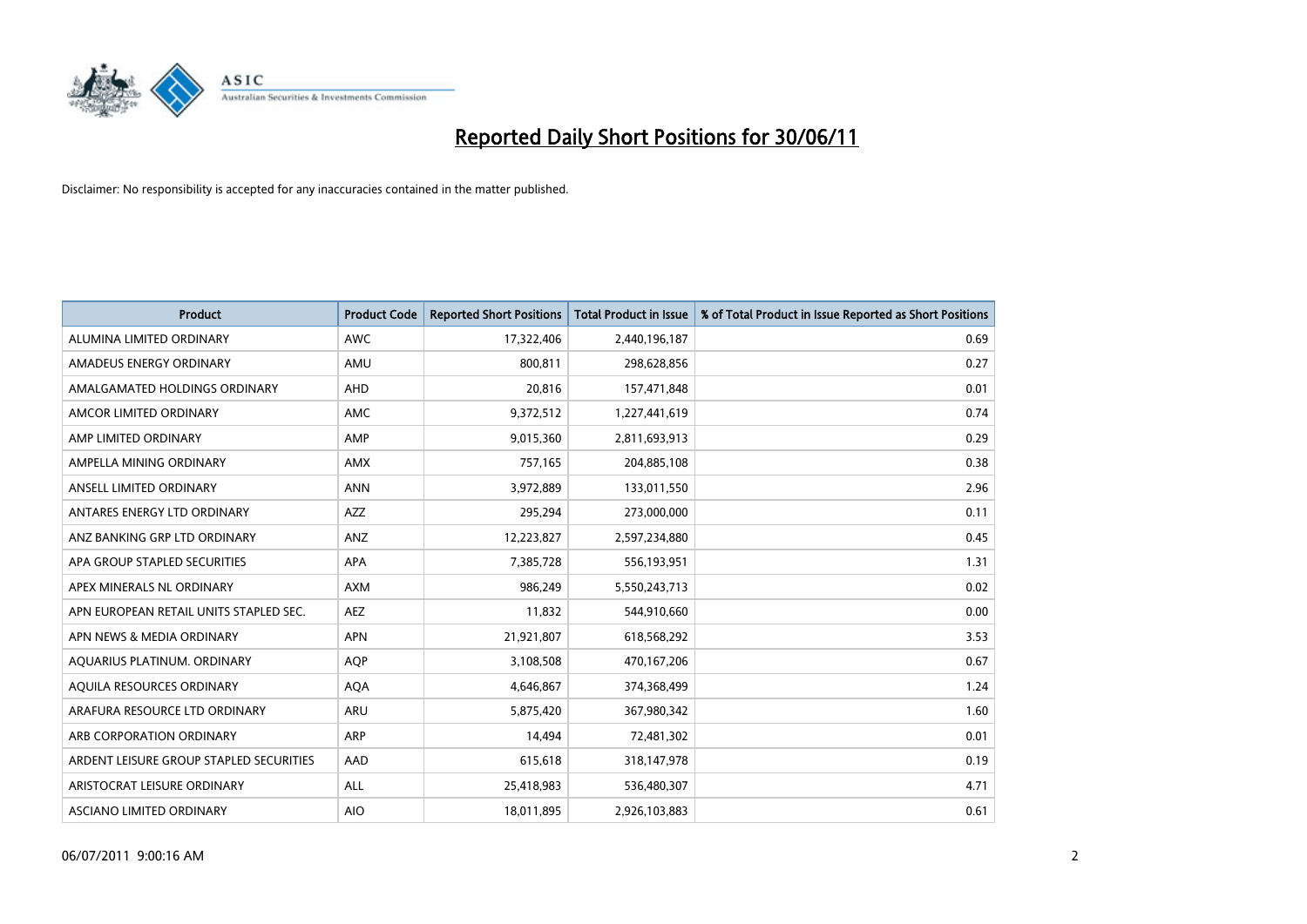

| <b>Product</b>                          | <b>Product Code</b> | <b>Reported Short Positions</b> | <b>Total Product in Issue</b> | % of Total Product in Issue Reported as Short Positions |
|-----------------------------------------|---------------------|---------------------------------|-------------------------------|---------------------------------------------------------|
| ASG GROUP LIMITED ORDINARY              | <b>ASZ</b>          | 104,254                         | 169,117,796                   | 0.06                                                    |
| ASPEN GROUP ORD/UNITS STAPLED           | <b>APZ</b>          | 1,122,308                       | 579,826,041                   | 0.18                                                    |
| ASPIRE MINING LTD ORDINARY              | <b>AKM</b>          | 316,760                         | 539,971,483                   | 0.06                                                    |
| ASTON RES LTD ORDINARY                  | <b>AZT</b>          | 901,228                         | 204,527,604                   | 0.44                                                    |
| ASTRO JAP PROP GROUP STAPLED SECURITIES | AJA                 | 31,778                          | 58,445,002                    | 0.06                                                    |
| ASX LIMITED ORDINARY                    | <b>ASX</b>          | 1,671,316                       | 175,136,729                   | 0.94                                                    |
| ATLANTIC LIMITED ORDINARY               | ATI                 | 33,569                          | 113,601,916                   | 0.03                                                    |
| ATLAS IRON LIMITED ORDINARY             | <b>AGO</b>          | 10,768,712                      | 825,891,142                   | 1.27                                                    |
| AUCKLAND INTERNATION ORDINARY           | AIA                 | 101,680                         | 1,322,564,489                 | 0.01                                                    |
| <b>AURORA OIL &amp; GAS ORDINARY</b>    | <b>AUT</b>          | 7,726,997                       | 409,865,343                   | 1.88                                                    |
| AUSDRILL LIMITED ORDINARY               | ASL                 | 681,757                         | 301,452,517                   | 0.23                                                    |
| AUSENCO LIMITED ORDINARY                | AAX                 | 2,284,568                       | 122,987,022                   | 1.86                                                    |
| AUSTAL LIMITED ORDINARY                 | ASB                 | 267,315                         | 188,069,638                   | 0.14                                                    |
| AUSTAR UNITED ORDINARY                  | <b>AUN</b>          | 1,561,765                       | 1,271,505,737                 | 0.13                                                    |
| AUSTBROKERS HOLDINGS ORDINARY           | <b>AUB</b>          | 1,892                           | 54,658,736                    | 0.00                                                    |
| AUSTIN ENGINEERING ORDINARY             | ANG                 | 142,290                         | 71,864,403                    | 0.19                                                    |
| <b>AUSTRALAND ASSETS ASSETS</b>         | AAZPB               | 1,168                           | 2,750,000                     | 0.04                                                    |
| AUSTRALAND PROPERTY STAPLED SECURITY    | <b>ALZ</b>          | 881,520                         | 576,846,597                   | 0.15                                                    |
| AUSTRALIAN AGRICULT, ORDINARY           | AAC                 | 1,514,995                       | 311,968,824                   | 0.47                                                    |
| AUSTRALIAN EDUCATION UNITS              | <b>AEU</b>          | 625,000                         | 175,465,397                   | 0.36                                                    |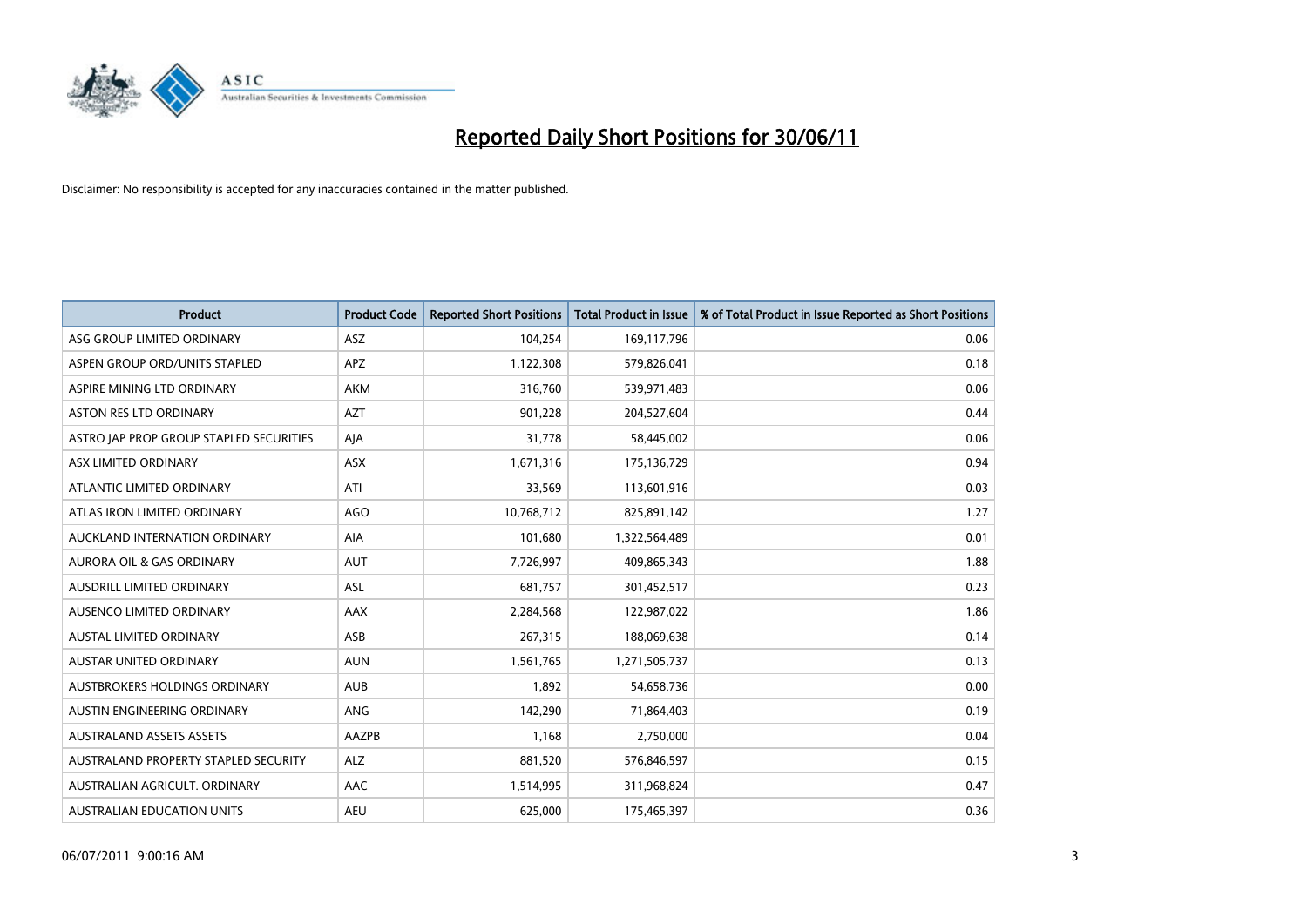

| <b>Product</b>                       | <b>Product Code</b> | <b>Reported Short Positions</b> | <b>Total Product in Issue</b> | % of Total Product in Issue Reported as Short Positions |
|--------------------------------------|---------------------|---------------------------------|-------------------------------|---------------------------------------------------------|
| AUSTRALIAN INFRASTR, UNITS/ORDINARY  | <b>AIX</b>          | 1,874,377                       | 620,733,944                   | 0.28                                                    |
| AUSTRALIAN MINES LTD ORDINARY        | <b>AUZ</b>          | 1,400,000                       | 576,910,315                   | 0.24                                                    |
| AUSTRALIAN PHARM, ORDINARY           | API                 | 893,713                         | 488,115,883                   | 0.18                                                    |
| AUTOMOTIVE HOLDINGS ORDINARY         | <b>AHE</b>          | 135,128                         | 260,345,713                   | 0.05                                                    |
| AVEXA LIMITED ORDINARY               | <b>AVX</b>          | 243,657                         | 847,688,779                   | 0.03                                                    |
| AWE LIMITED ORDINARY                 | <b>AWE</b>          | 2,984,390                       | 521,871,941                   | 0.58                                                    |
| AZUMAH RESOURCES ORDINARY            | <b>AZM</b>          | 350,218                         | 281,650,355                   | 0.13                                                    |
| <b>BANDANNA ENERGY ORDINARY</b>      | <b>BND</b>          | 1,554,199                       | 427,175,482                   | 0.36                                                    |
| BANK OF QUEENSLAND. ORDINARY         | <b>BOO</b>          | 4,127,397                       | 225,369,547                   | 1.83                                                    |
| <b>BANNERMAN RESOURCES ORDINARY</b>  | <b>BMN</b>          | 516,378                         | 234,435,934                   | 0.21                                                    |
| <b>BASE RES LIMITED ORDINARY</b>     | <b>BSE</b>          | 320,992                         | 165,341,114                   | 0.20                                                    |
| <b>BATHURST RESOURCES ORDINARY</b>   | <b>BTU</b>          | 8,039,548                       | 666,807,997                   | 1.20                                                    |
| <b>BAUXITE RESOURCE LTD ORDINARY</b> | <b>BAU</b>          | 111,797                         | 235,379,896                   | 0.05                                                    |
| <b>BC IRON LIMITED ORDINARY</b>      | <b>BCI</b>          | 178,440                         | 94,381,000                    | 0.19                                                    |
| BEACH ENERGY LIMITED ORDINARY        | <b>BPT</b>          | 6,000,805                       | 1,102,788,311                 | 0.52                                                    |
| BEADELL RESOURCE LTD ORDINARY        | <b>BDR</b>          | 5,307,032                       | 622,372,828                   | 0.85                                                    |
| BENDIGO AND ADELAIDE ORDINARY        | <b>BEN</b>          | 6,775,316                       | 360,282,697                   | 1.86                                                    |
| BERKELEY RESOURCES ORDINARY          | <b>BKY</b>          | 805,312                         | 174,298,273                   | 0.46                                                    |
| BETASHARES ASX RES ETF UNITS         | <b>ORE</b>          | 158,220                         | 4,519,432                     | 3.50                                                    |
| BHP BILLITON LIMITED ORDINARY        | <b>BHP</b>          | 43,639,730                      | 3,209,181,688                 | 1.32                                                    |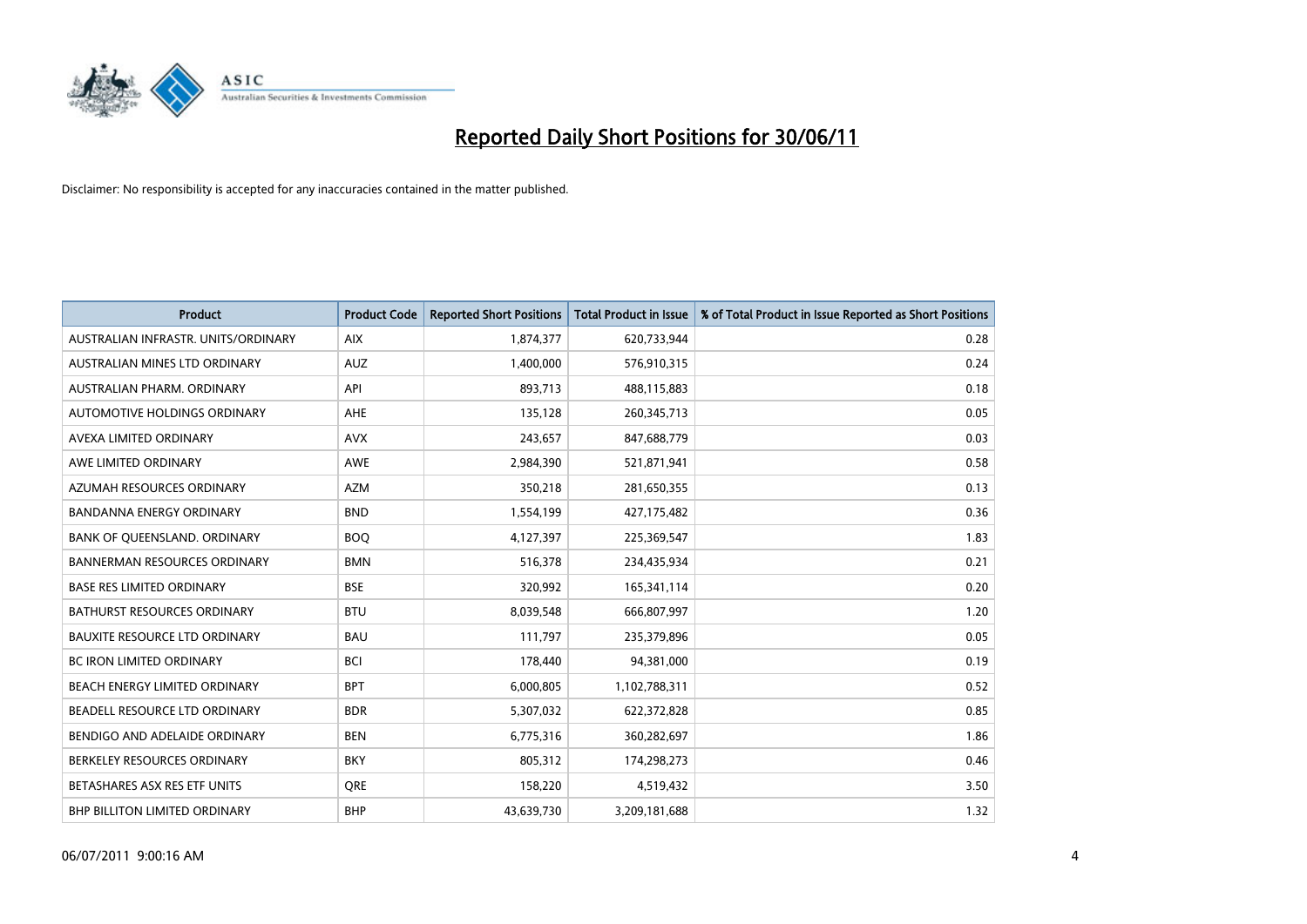

| <b>Product</b>                       | <b>Product Code</b> | <b>Reported Short Positions</b> | <b>Total Product in Issue</b> | % of Total Product in Issue Reported as Short Positions |
|--------------------------------------|---------------------|---------------------------------|-------------------------------|---------------------------------------------------------|
| <b>BILLABONG ORDINARY</b>            | <b>BBG</b>          | 15,462,201                      | 254,037,587                   | 6.10                                                    |
| <b>BIOTA HOLDINGS ORDINARY</b>       | <b>BTA</b>          | 2,301,070                       | 181,417,556                   | 1.26                                                    |
| <b>BISALLOY STEEL ORDINARY</b>       | <b>BIS</b>          | 84,480                          | 216,455,965                   | 0.04                                                    |
| BKI INVESTMENT LTD ORDINARY          | <b>BKI</b>          | 508                             | 422,863,407                   | 0.00                                                    |
| <b>BLACKMORES LIMITED ORDINARY</b>   | <b>BKL</b>          | 9,800                           | 16,744,292                    | 0.06                                                    |
| <b>BLACKTHORN RESOURCES ORDINARY</b> | <b>BTR</b>          | 35,848                          | 122,918,000                   | 0.03                                                    |
| <b>BLUESCOPE STEEL LTD ORDINARY</b>  | <b>BSL</b>          | 41,431,088                      | 1,842,207,385                 | 2.23                                                    |
| <b>BOART LONGYEAR ORDINARY</b>       | <b>BLY</b>          | 6,598,423                       | 461,163,412                   | 1.41                                                    |
| <b>BOOM LOGISTICS ORDINARY</b>       | <b>BOL</b>          | 605,154                         | 461,500,712                   | 0.13                                                    |
| <b>BORAL LIMITED, ORDINARY</b>       | <b>BLD</b>          | 35,577,929                      | 729,925,990                   | 4.88                                                    |
| BOTSWANA METALS LTD ORDINARY         | <b>BML</b>          | 7,000                           | 143,717,013                   | 0.00                                                    |
| <b>BOW ENERGY LIMITED ORDINARY</b>   | <b>BOW</b>          | 7,720,794                       | 349,517,229                   | 2.18                                                    |
| <b>BRADKEN LIMITED ORDINARY</b>      | <b>BKN</b>          | 1,557,977                       | 161,532,428                   | 0.98                                                    |
| <b>BRAMBLES LIMITED ORDINARY</b>     | <b>BXB</b>          | 17,842,436                      | 1,479,367,454                 | 1.18                                                    |
| BREVILLE GROUP LTD ORDINARY          | <b>BRG</b>          | 2,739                           | 129,995,322                   | 0.00                                                    |
| BRICKWORKS LIMITED ORDINARY          | <b>BKW</b>          | 21,680                          | 147,567,333                   | 0.01                                                    |
| <b>BROCKMAN RESOURCES ORDINARY</b>   | <b>BRM</b>          | 82,081                          | 144,803,151                   | 0.05                                                    |
| BT INVESTMENT MNGMNT ORDINARY        | <b>BTT</b>          | 555,802                         | 160,000,000                   | 0.35                                                    |
| <b>BURU ENERGY ORDINARY</b>          | <b>BRU</b>          | 5,533,251                       | 182,840,549                   | 3.03                                                    |
| <b>BWP TRUST ORDINARY UNITS</b>      | <b>BWP</b>          | 1,552,566                       | 520,012,793                   | 0.28                                                    |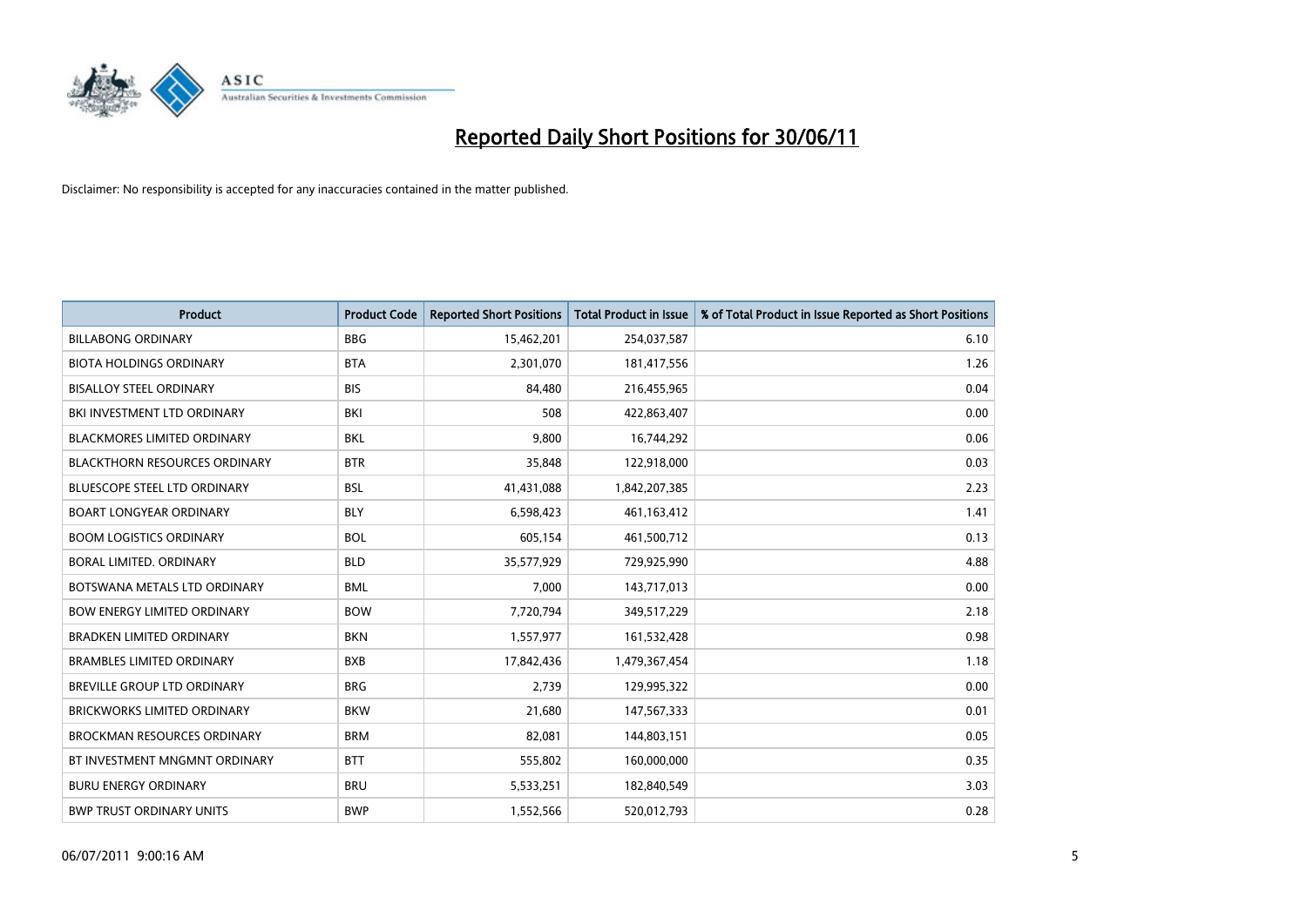

| <b>Product</b>                         | <b>Product Code</b> | <b>Reported Short Positions</b> | <b>Total Product in Issue</b> | % of Total Product in Issue Reported as Short Positions |
|----------------------------------------|---------------------|---------------------------------|-------------------------------|---------------------------------------------------------|
| <b>CABCHARGE AUSTRALIA ORDINARY</b>    | CAB                 | 791,584                         | 120,437,014                   | 0.63                                                    |
| CALTEX AUSTRALIA ORDINARY              | <b>CTX</b>          | 7,170,026                       | 270,000,000                   | 2.65                                                    |
| <b>CAMPBELL BROTHERS ORDINARY</b>      | <b>CPB</b>          | 78,390                          | 67,503,411                    | 0.11                                                    |
| CAPE LAMBERT RES LTD ORDINARY          | <b>CFE</b>          | 1,419,372                       | 626,299,603                   | 0.22                                                    |
| <b>CARBON ENERGY ORDINARY</b>          | <b>CNX</b>          | 1,759,606                       | 698,517,858                   | 0.24                                                    |
| <b>CARDNO LIMITED ORDINARY</b>         | CDD                 | 15,245                          | 107,405,725                   | 0.01                                                    |
| CARNARVON PETROLEUM ORDINARY           | <b>CVN</b>          | 3,845,687                       | 687,820,634                   | 0.55                                                    |
| <b>CARNEGIE WAVE ENERGY ORDINARY</b>   | <b>CWE</b>          | 83,000                          | 899,087,627                   | 0.01                                                    |
| CARPATHIAN RESOURCES ORDINARY          | <b>CPN</b>          | 75,000                          | 265,533,501                   | 0.03                                                    |
| CARPENTARIA EXP. LTD ORDINARY          | CAP                 | 9.777                           | 98,741,301                    | 0.01                                                    |
| CARSALES.COM LTD ORDINARY              | <b>CRZ</b>          | 10,184,761                      | 234,350,300                   | 4.33                                                    |
| CASH CONVERTERS ORD/DIV ACCESS         | CCV                 | 68,191                          | 379,761,025                   | 0.01                                                    |
| <b>CASPIAN OIL &amp; GAS ORDINARY</b>  | CIG                 | 50.000                          | 1,331,500,513                 | 0.00                                                    |
| CATALPA RESOURCES ORDINARY             | <b>CAH</b>          | 178,839                         | 178,031,701                   | 0.09                                                    |
| <b>CEC GROUP LIMITED ORDINARY</b>      | <b>CEG</b>          | 1,750                           | 79,662,662                    | 0.00                                                    |
| <b>CELLNET GROUP ORDINARY</b>          | <b>CLT</b>          | 1.342                           | 61,286,754                    | 0.00                                                    |
| CENTRAL PETROLEUM ORDINARY             | <b>CTP</b>          | 11,455                          | 982,298,842                   | 0.00                                                    |
| CENTRO PROPERTIES UNITS/ORD STAPLED    | <b>CNP</b>          | 6,692                           | 972,414,514                   | 0.00                                                    |
| CENTRO RETAIL GROUP STAPLED SECURITIES | <b>CER</b>          | 1,723,976                       | 2,286,399,424                 | 0.07                                                    |
| <b>CERAMIC FUEL CELLS ORDINARY</b>     | CFU                 | 1.470.999                       | 1,201,353,566                 | 0.12                                                    |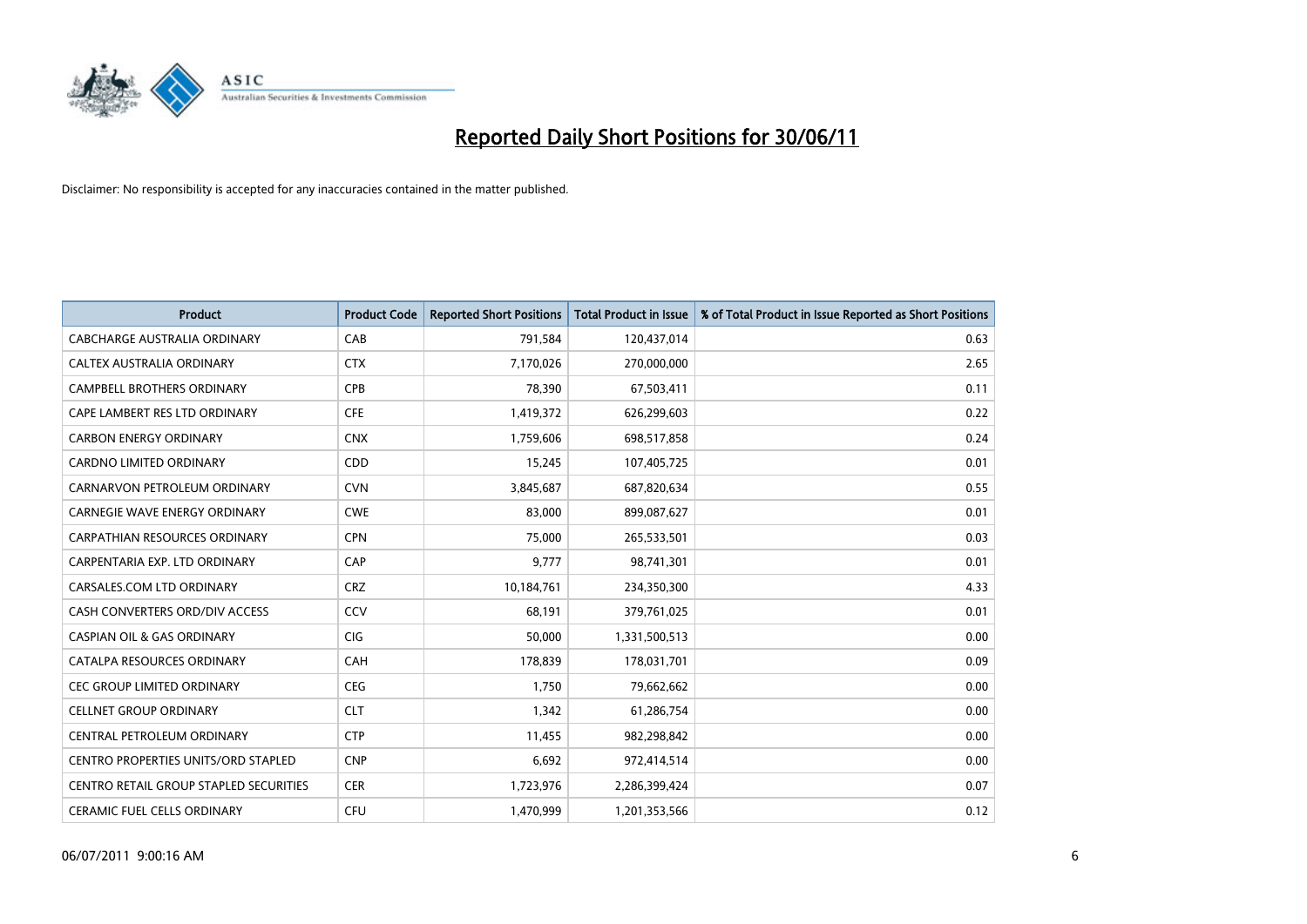

| <b>Product</b>                           | <b>Product Code</b> | <b>Reported Short Positions</b> | <b>Total Product in Issue</b> | % of Total Product in Issue Reported as Short Positions |
|------------------------------------------|---------------------|---------------------------------|-------------------------------|---------------------------------------------------------|
| <b>CERRO RESOURCES NL ORDINARY</b>       | CJO                 | 83,166                          | 748,268,606                   | 0.01                                                    |
| CFS RETAIL PROPERTY UNITS                | <b>CFX</b>          | 55,946,805                      | 2,839,591,911                 | 1.95                                                    |
| <b>CGA MINING LIMITED ORDINARY</b>       | <b>CGX</b>          | 172,954                         | 333,265,726                   | 0.05                                                    |
| <b>CHALLENGER DIV.PRO. STAPLED UNITS</b> | <b>CDI</b>          | 98,890                          | 908,316,513                   | 0.01                                                    |
| <b>CHALLENGER INFRAST, STAPLED UNITS</b> | CIF                 | 8,176                           | 316,223,785                   | 0.00                                                    |
| <b>CHALLENGER LIMITED ORDINARY</b>       | CGF                 | 6,983,464                       | 498,608,162                   | 1.39                                                    |
| CHANDLER MACLEOD LTD ORDINARY            | <b>CMG</b>          | 11,970                          | 463,971,344                   | 0.00                                                    |
| CHARTER HALL GROUP STAPLED US PROHIBIT.  | <b>CHC</b>          | 1,094,411                       | 306,341,814                   | 0.36                                                    |
| <b>CHARTER HALL OFFICE UNIT</b>          | COO                 | 1,895,016                       | 493,319,730                   | 0.38                                                    |
| <b>CHARTER HALL RETAIL UNITS</b>         | <b>COR</b>          | 309,576                         | 305,200,723                   | 0.09                                                    |
| CHEMGENEX PHARMACEUT ORDINARY            | <b>CXS</b>          | 2,225                           | 313,558,870                   | 0.00                                                    |
| CITIGOLD CORP LTD ORDINARY               | <b>CTO</b>          | 2,059,217                       | 1,105,078,301                 | 0.18                                                    |
| <b>CLARIUS GRP LTD ORDINARY</b>          | <b>CND</b>          | 192,612                         | 88,161,315                    | 0.22                                                    |
| CLINUVEL PHARMACEUT, ORDINARY            | <b>CUV</b>          | 4,127                           | 30,381,706                    | 0.01                                                    |
| <b>CLOUGH LIMITED ORDINARY</b>           | <b>CLO</b>          | 279,870                         | 769,801,269                   | 0.04                                                    |
| <b>CO2 GROUP LIMITED ORDINARY</b>        | COZ                 | 54,591                          | 278,957,526                   | 0.02                                                    |
| <b>COAL &amp; ALLIED ORDINARY</b>        | <b>CNA</b>          | 19,004                          | 86,584,735                    | 0.01                                                    |
| COAL OF AFRICA LTD ORDINARY              | <b>CZA</b>          | 748,531                         | 531,139,661                   | 0.14                                                    |
| <b>COALSPUR MINES LTD ORDINARY</b>       | <b>CPL</b>          | 2,023,380                       | 567,117,594                   | 0.36                                                    |
| COCA-COLA AMATIL ORDINARY                | <b>CCL</b>          | 4,627,056                       | 757,985,646                   | 0.60                                                    |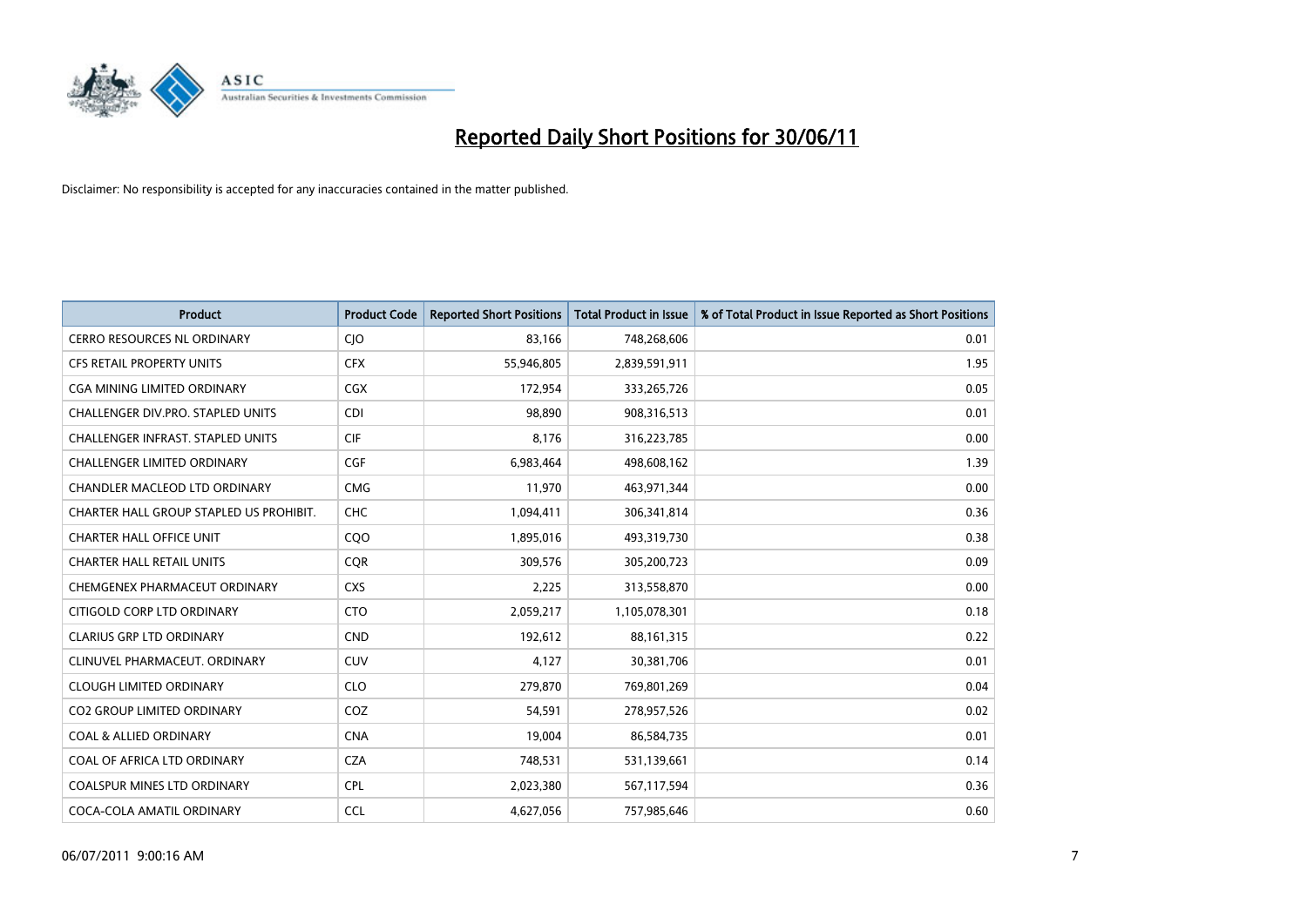

| <b>Product</b>                          | <b>Product Code</b> | <b>Reported Short Positions</b> | <b>Total Product in Issue</b> | % of Total Product in Issue Reported as Short Positions |
|-----------------------------------------|---------------------|---------------------------------|-------------------------------|---------------------------------------------------------|
| <b>COCHLEAR LIMITED ORDINARY</b>        | <b>COH</b>          | 1,436,973                       | 56,745,023                    | 2.50                                                    |
| COCKATOO COAL ORDINARY                  | <b>COK</b>          | 10,305,329                      | 1,016,096,908                 | 1.01                                                    |
| <b>COFFEY INTERNATIONAL ORDINARY</b>    | <b>COF</b>          | 81,856                          | 134,066,081                   | 0.06                                                    |
| <b>COKAL LTD ORDINARY</b>               | <b>CKA</b>          | 392,815                         | 128,525,735                   | 0.31                                                    |
| COMMONWEALTH BANK, ORDINARY             | <b>CBA</b>          | 18,937,495                      | 1,558,637,244                 | 1.19                                                    |
| <b>COMMONWEALTH PROP ORDINARY UNITS</b> | <b>CPA</b>          | 51,848,413                      | 2,449,599,711                 | 2.12                                                    |
| <b>COMPASS RESOURCES ORDINARY</b>       | <b>CMR</b>          | 160,952                         | 147,402,920                   | 0.11                                                    |
| <b>COMPUTERSHARE LTD ORDINARY</b>       | <b>CPU</b>          | 5,880,609                       | 555,664,059                   | 1.02                                                    |
| CONNECTEAST GROUP STAPLED               | <b>CEU</b>          | 21,428,320                      | 3,940,145,951                 | 0.54                                                    |
| CONQUEST MINING ORDINARY                | <b>COT</b>          | 923,758                         | 583,241,478                   | 0.14                                                    |
| CONSOLIDATED MEDIA, ORDINARY            | <b>CMI</b>          | 3,363,596                       | 561,834,996                   | 0.60                                                    |
| CONTANGO MICROCAP ORDINARY              | <b>CTN</b>          | 7,500                           | 146,423,793                   | 0.01                                                    |
| CONTINENTAL COAL LTD ORDINARY           | CCC                 | 729,225                         | 1,980,616,757                 | 0.04                                                    |
| <b>COOPER ENERGY LTD ORDINARY</b>       | COE                 | 277,693                         | 292,576,001                   | 0.09                                                    |
| <b>COPPER STRIKE LTD ORDINARY</b>       | <b>CSE</b>          | 714                             | 129,455,571                   | 0.00                                                    |
| <b>CORDLIFE LIMITED ORDINARY</b>        | CBB                 |                                 | 150,887,354                   | 0.00                                                    |
| <b>COUNT FINANCIAL ORDINARY</b>         | COU                 | 744,481                         | 262,247,830                   | 0.29                                                    |
| <b>CREDIT CORP GROUP ORDINARY</b>       | <b>CCP</b>          | 9,261                           | 45,210,752                    | 0.02                                                    |
| <b>CRESCENT GOLD ORDINARY</b>           | <b>CRE</b>          | 120,000                         | 1,191,052,549                 | 0.01                                                    |
| <b>CROMWELL PROP STAPLED SECURITIES</b> | <b>CMW</b>          | 499,323                         | 964,737,315                   | 0.06                                                    |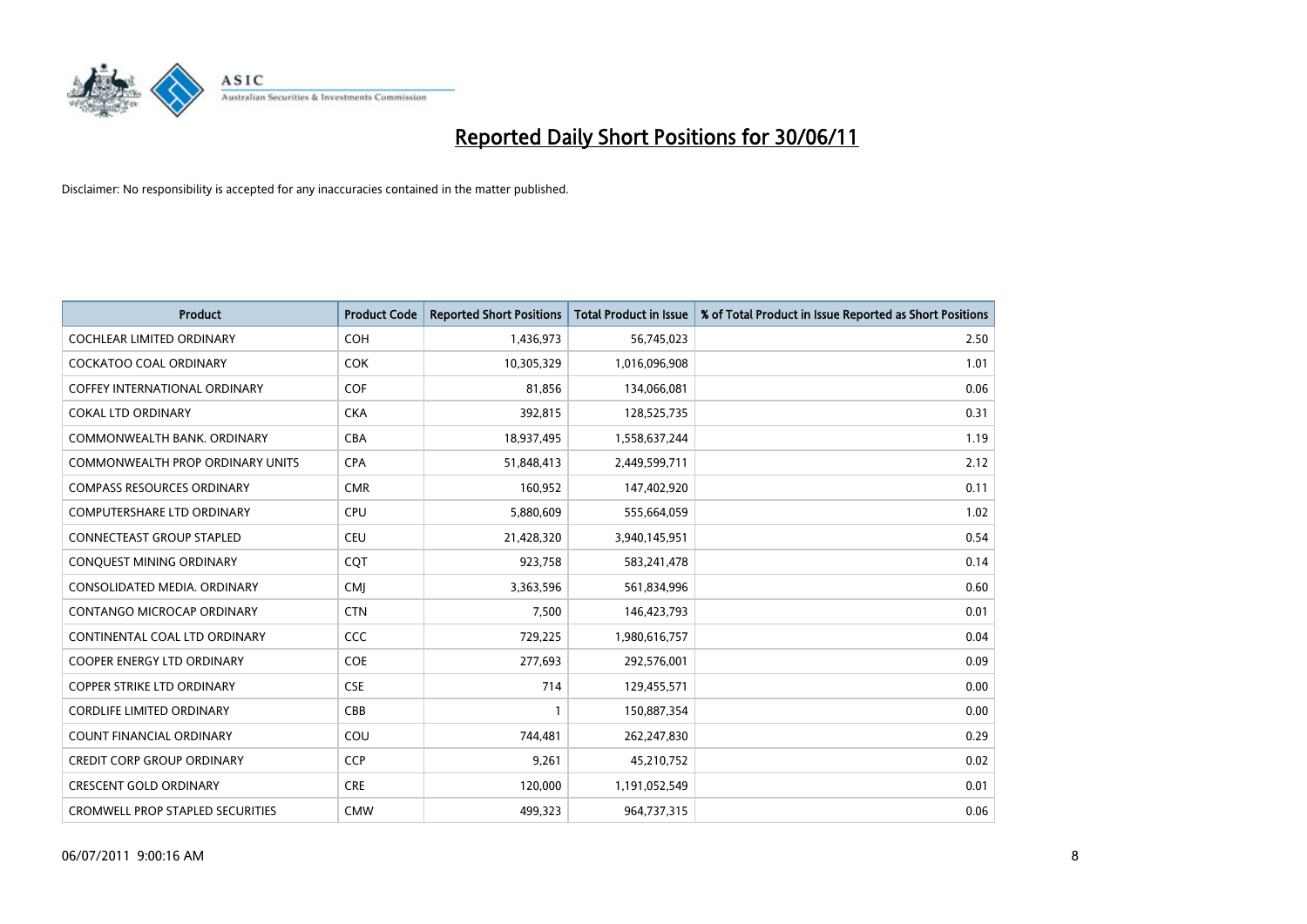

| <b>Product</b>                     | <b>Product Code</b> | <b>Reported Short Positions</b> | Total Product in Issue | % of Total Product in Issue Reported as Short Positions |
|------------------------------------|---------------------|---------------------------------|------------------------|---------------------------------------------------------|
| <b>CROWN LIMITED ORDINARY</b>      | <b>CWN</b>          | 3,724,336                       | 754,131,800            | 0.48                                                    |
| <b>CRUSADER RESOURCES ORDINARY</b> | CAS                 | 1,284                           | 90,416,040             | 0.00                                                    |
| <b>CSG LIMITED ORDINARY</b>        | CSV                 | 1,032,377                       | 282,567,499            | 0.36                                                    |
| <b>CSL LIMITED ORDINARY</b>        | <b>CSL</b>          | 8,203,734                       | 527,960,909            | 1.52                                                    |
| <b>CSR LIMITED ORDINARY</b>        | <b>CSR</b>          | 18,447,970                      | 506,000,315            | 3.65                                                    |
| <b>CUDECO LIMITED ORDINARY</b>     | CDU                 | 755,661                         | 145,512,643            | 0.50                                                    |
| <b>CUSTOMERS LIMITED ORDINARY</b>  | CUS                 | 87,760                          | 134,869,357            | 0.06                                                    |
| DART ENERGY LTD ORDINARY           | <b>DTE</b>          | 5,676,677                       | 720,674,545            | 0.77                                                    |
| DAVID JONES LIMITED ORDINARY       | <b>DIS</b>          | 37,823,913                      | 520,751,395            | 7.23                                                    |
| DECMIL GROUP LIMITED ORDINARY      | <b>DCG</b>          | 92,688                          | 124,204,568            | 0.08                                                    |
| DEEP YELLOW LIMITED ORDINARY       | <b>DYL</b>          | 76,669                          | 1,127,534,458          | 0.01                                                    |
| DEVINE LIMITED ORDINARY            | <b>DVN</b>          | 1,000                           | 634,918,223            | 0.00                                                    |
| DEXUS PROPERTY GROUP STAPLED UNITS | <b>DXS</b>          | 45,399,797                      | 4,839,024,176          | 0.93                                                    |
| DISCOVERY METALS LTD ORDINARY      | <b>DML</b>          | 6,430,745                       | 437,114,481            | 1.47                                                    |
| DOMINO PIZZA ENTERPR ORDINARY      | <b>DMP</b>          | 250,903                         | 68,407,674             | 0.37                                                    |
| DOWNER EDI LIMITED ORDINARY        | <b>DOW</b>          | 6,923,952                       | 429,100,296            | 1.61                                                    |
| DUET GROUP STAPLED US PROHIBIT.    | <b>DUE</b>          | 1,656,304                       | 909,692,991            | 0.19                                                    |
| DULUXGROUP LIMITED ORDINARY        | <b>DLX</b>          | 7,519,119                       | 367,456,259            | 2.03                                                    |
| DWS ADVANCED ORDINARY              | <b>DWS</b>          | 171,142                         | 132,362,763            | 0.13                                                    |
| EASTERN STAR GAS ORDINARY          | <b>ESG</b>          | 9,237,311                       | 991,717,041            | 0.91                                                    |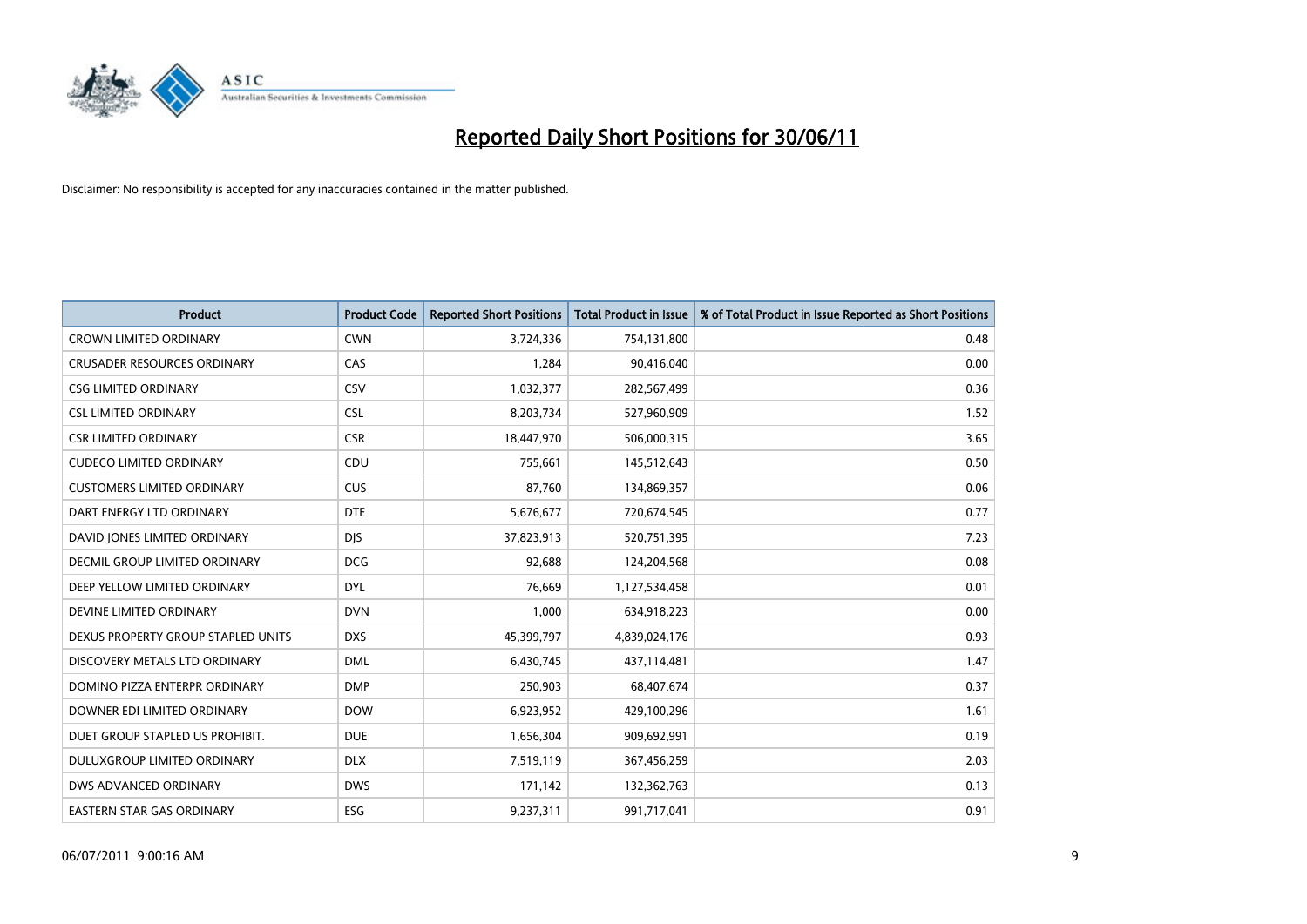

| <b>Product</b>                            | <b>Product Code</b> | <b>Reported Short Positions</b> | <b>Total Product in Issue</b> | % of Total Product in Issue Reported as Short Positions |
|-------------------------------------------|---------------------|---------------------------------|-------------------------------|---------------------------------------------------------|
| ECHO ENTERTAINMENT ORDINARY               | EGP                 | 1,087,827                       | 688,019,737                   | 0.15                                                    |
| EDT RETAIL TRUST UNITS                    | <b>EDT</b>          | 99,457                          | 4,700,290,868                 | 0.00                                                    |
| <b>ELDERS LIMITED HYBRIDS</b>             | <b>ELDPA</b>        | 23,418                          | 1,500,000                     | 1.56                                                    |
| ELDERS LIMITED ORDINARY                   | <b>ELD</b>          | 16,371,020                      | 448,598,480                   | 3.63                                                    |
| ELDORADO GOLD CORP CDI 1:1                | EAU                 | 45,744                          | 11,658,431                    | 0.40                                                    |
| ELEMENTAL MINERALS ORDINARY               | <b>ELM</b>          | 112,704                         | 171,284,443                   | 0.07                                                    |
| ELEMENTOS LIMITED ORDINARY                | <b>ELT</b>          | 8                               | 77,068,979                    | 0.00                                                    |
| ELIXIR PETROLEUM LTD ORDINARY             | <b>EXR</b>          | 324,400                         | 188,988,472                   | 0.17                                                    |
| <b>EMECO HOLDINGS ORDINARY</b>            | <b>EHL</b>          | 2,003,127                       | 631,237,586                   | 0.30                                                    |
| <b>ENERGY RESOURCES ORDINARY 'A'</b>      | <b>ERA</b>          | 5,343,056                       | 190,737,934                   | 2.80                                                    |
| ENERGY WORLD CORPOR. ORDINARY             | <b>EWC</b>          | 21,996,408                      | 1,561,166,672                 | 1.38                                                    |
| <b>ENTEK ENERGY LTD ORDINARY</b>          | <b>ETE</b>          | 489.903                         | 510,657,387                   | 0.10                                                    |
| <b>ENTELLECT LIMITED ORDINARY</b>         | <b>ESN</b>          | 464,050                         | 87,239,240                    | 0.53                                                    |
| <b>ENVESTRA LIMITED ORDINARY</b>          | <b>ENV</b>          | 3,901,313                       | 1,468,560,201                 | 0.26                                                    |
| EQUINOX MINERALS LTD CHESS DEPOSITARY INT | EQN                 | 325,616                         | 879,495,876                   | 0.04                                                    |
| EUROZ LIMITED ORDINARY                    | EZL                 | 84,000                          | 140,850,579                   | 0.06                                                    |
| EVEREST FINANCIAL ORDINARY                | EFG                 | 4,300                           | 25,143,824                    | 0.02                                                    |
| EXTRACT RESOURCES ORDINARY                | <b>EXT</b>          | 690,997                         | 251,191,285                   | 0.26                                                    |
| FAIRFAX MEDIA LTD ORDINARY                | <b>FXI</b>          | 284,075,160                     | 2,351,955,725                 | 12.06                                                   |
| FAR LTD ORDINARY                          | FAR                 | 21,000,000                      | 1,245,351,164                 | 1.69                                                    |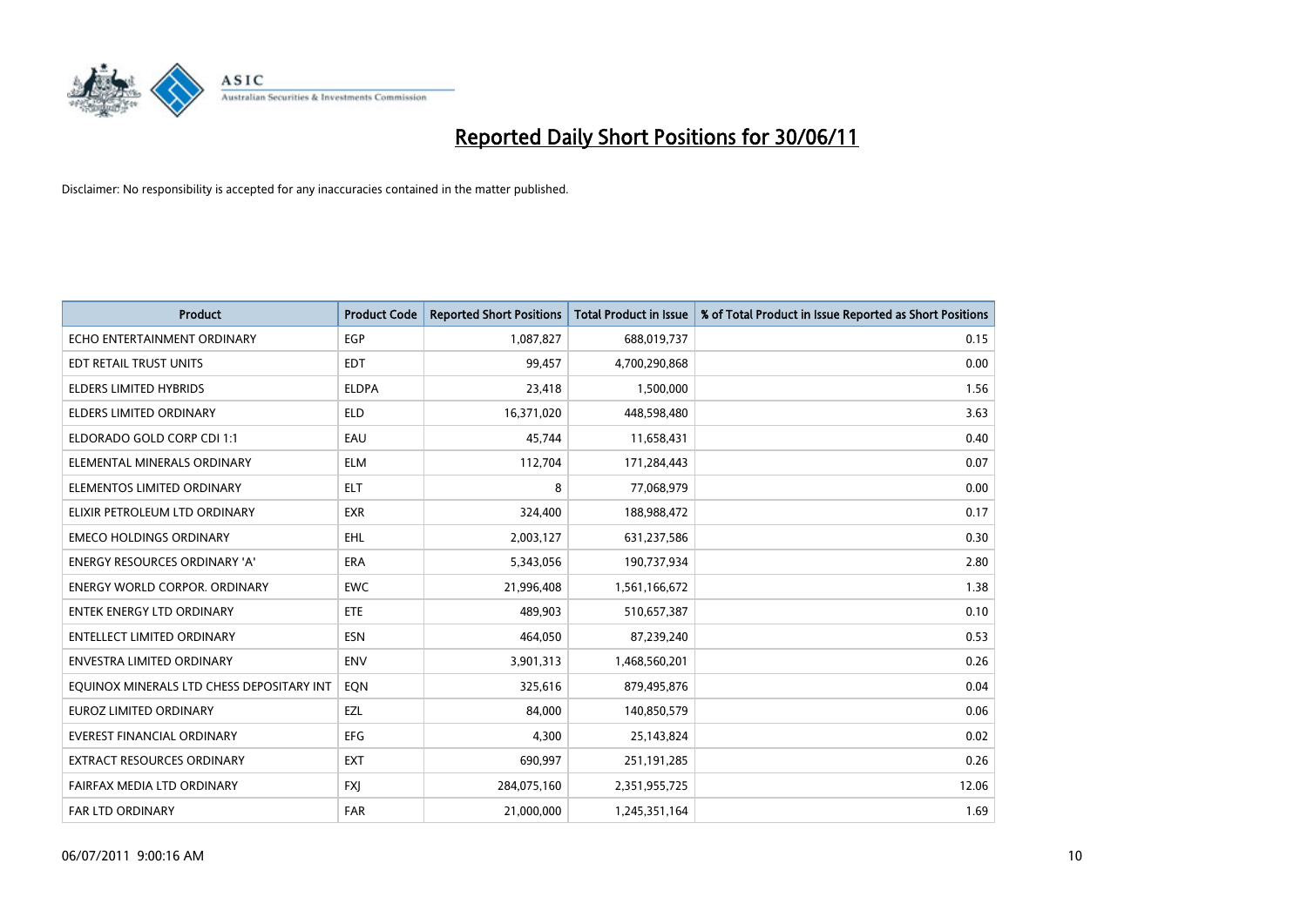

| <b>Product</b>                        | <b>Product Code</b> | <b>Reported Short Positions</b> | <b>Total Product in Issue</b> | % of Total Product in Issue Reported as Short Positions |
|---------------------------------------|---------------------|---------------------------------|-------------------------------|---------------------------------------------------------|
| <b>FERRAUS LIMITED ORDINARY</b>       | <b>FRS</b>          | 4.990                           | 249,598,565                   | 0.00                                                    |
| FISHER & PAYKEL APP. ORDINARY         | <b>FPA</b>          | 18,298                          | 724,235,162                   | 0.00                                                    |
| FISHER & PAYKEL H. ORDINARY           | <b>FPH</b>          | 2,485,265                       | 520,473,867                   | 0.48                                                    |
| FKP PROPERTY GROUP STAPLED SECURITIES | <b>FKP</b>          | 24,216,828                      | 1,184,196,147                 | 2.05                                                    |
| FLEETWOOD CORP ORDINARY               | <b>FWD</b>          | 568,692                         | 57,847,937                    | 0.98                                                    |
| <b>FLETCHER BUILDING ORDINARY</b>     | <b>FBU</b>          | 6,540,378                       | 678,573,570                   | 0.97                                                    |
| <b>FLEXIGROUP LIMITED ORDINARY</b>    | <b>FXL</b>          | 53,078                          | 276,292,173                   | 0.01                                                    |
| <b>FLIGHT CENTRE ORDINARY</b>         | <b>FLT</b>          | 4,444,157                       | 99,953,554                    | 4.42                                                    |
| FLINDERS MINES LTD ORDINARY           | <b>FMS</b>          | 23,344,633                      | 1,820,839,571                 | 1.27                                                    |
| <b>FOCUS MINERALS LTD ORDINARY</b>    | <b>FML</b>          | 8,000,000                       | 3,440,515,431                 | 0.23                                                    |
| <b>FORGE GROUP LIMITED ORDINARY</b>   | <b>FGE</b>          | 88,209                          | 82,924,014                    | 0.10                                                    |
| FORTE ENERGY NL ORDINARY              | FTE                 | 2,658,986                       | 695,589,311                   | 0.38                                                    |
| FORTESCUE METALS GRP ORDINARY         | <b>FMG</b>          | 33,970,361                      | 3,113,348,659                 | 1.08                                                    |
| <b>FOSTER'S GROUP ORDINARY</b>        | FGL                 | 10,581,550                      | 1,940,894,542                 | 0.53                                                    |
| FTD CORPORATION ORDINARY              | <b>FTD</b>          | 8,088                           | 36,474,593                    | 0.02                                                    |
| <b>FUNTASTIC LIMITED ORDINARY</b>     | <b>FUN</b>          | 322,528                         | 340,997,682                   | 0.09                                                    |
| <b>G.U.D. HOLDINGS ORDINARY</b>       | GUD                 | 295,003                         | 69,089,611                    | 0.41                                                    |
| <b>GALAXY RESOURCES ORDINARY</b>      | <b>GXY</b>          | 446,871                         | 323,327,000                   | 0.14                                                    |
| <b>GEODYNAMICS LIMITED ORDINARY</b>   | GDY                 | 108,692                         | 336,892,832                   | 0.04                                                    |
| <b>GINDALBIE METALS LTD ORDINARY</b>  | <b>GBG</b>          | 40,298,073                      | 935,615,590                   | 4.29                                                    |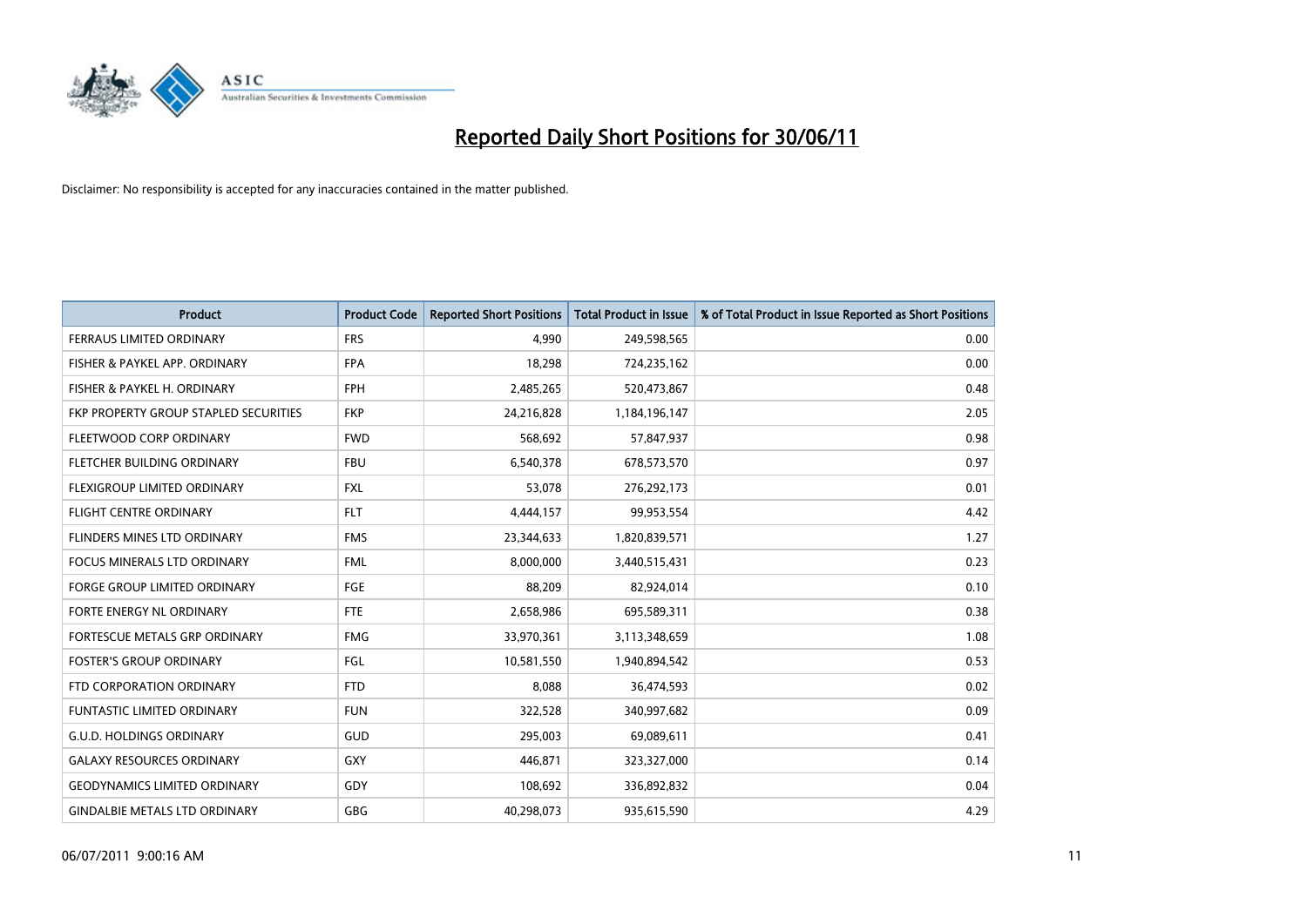

| <b>Product</b>                                   | <b>Product Code</b> | <b>Reported Short Positions</b> | <b>Total Product in Issue</b> | % of Total Product in Issue Reported as Short Positions |
|--------------------------------------------------|---------------------|---------------------------------|-------------------------------|---------------------------------------------------------|
| <b>GLOBAL MINING ORDINARY</b>                    | <b>GMI</b>          | 8,951                           | 191,820,968                   | 0.00                                                    |
| <b>GLOUCESTER COAL ORDINARY</b>                  | GCL                 | 445,638                         | 165,982,891                   | 0.26                                                    |
| <b>GME RESOURCES LTD ORDINARY</b>                | <b>GME</b>          | 800                             | 322,635,902                   | 0.00                                                    |
| <b>GOLD ONE INT LTD ORDINARY</b>                 | GDO                 | 500,000                         | 808,716,731                   | 0.06                                                    |
| <b>GOLD ROAD RES LTD ORDINARY</b>                | <b>GOR</b>          | 808,196                         | 298,904,971                   | 0.27                                                    |
| <b>GOLDEN WEST RESOURCE ORDINARY</b>             | <b>GWR</b>          | 1,617                           | 192,082,567                   | 0.00                                                    |
| <b>GOODMAN FIELDER. ORDINARY</b>                 | <b>GFF</b>          | 31,291,710                      | 1,380,386,438                 | 2.28                                                    |
| <b>GOODMAN GROUP STAPLED US PROHIBIT.</b>        | <b>GMG</b>          | 48,732,981                      | 7,394,607,411                 | 0.64                                                    |
| <b>GPT GROUP STAPLED SEC.</b>                    | GPT                 | 17,235,622                      | 1,855,529,431                 | 0.92                                                    |
| <b>GRAINCORP LIMITED A CLASS ORDINARY</b>        | <b>GNC</b>          | 519,757                         | 198,318,900                   | 0.24                                                    |
| <b>GRANGE RESOURCES. ORDINARY</b>                | <b>GRR</b>          | 134,427                         | 1,153,181,487                 | 0.00                                                    |
| <b>GREENCAP LIMITED ORDINARY</b>                 | GCG                 |                                 | 262,515,385                   | 0.00                                                    |
| <b>GREENLAND MIN EN LTD ORDINARY</b>             | GGG                 | 1,028,794                       | 375,793,716                   | 0.27                                                    |
| <b>GRYPHON MINERALS LTD ORDINARY</b>             | GRY                 | 5,910,118                       | 299,922,058                   | 1.98                                                    |
| <b>GUILDFORD COAL LTD ORDINARY</b>               | <b>GUF</b>          | 1,355,455                       | 213,532,609                   | 0.63                                                    |
| <b>GUINNESS PEAT GROUP. CHESS DEPOSITARY INT</b> | GPG                 | 2,647,562                       | 283,423,611                   | 0.93                                                    |
| <b>GUIARAT NRE COAL LTD ORDINARY</b>             | <b>GNM</b>          | 270                             | 990,955,858                   | 0.00                                                    |
| <b>GUNNS LIMITED ORDINARY</b>                    | <b>GNS</b>          | 60,414,003                      | 848,401,559                   | 7.12                                                    |
| <b>GWA GROUP LTD ORDINARY</b>                    | <b>GWA</b>          | 7,517,494                       | 301,525,014                   | 2.47                                                    |
| <b>HARVEY NORMAN ORDINARY</b>                    | <b>HVN</b>          | 43,492,870                      | 1,062,316,784                 | 4.08                                                    |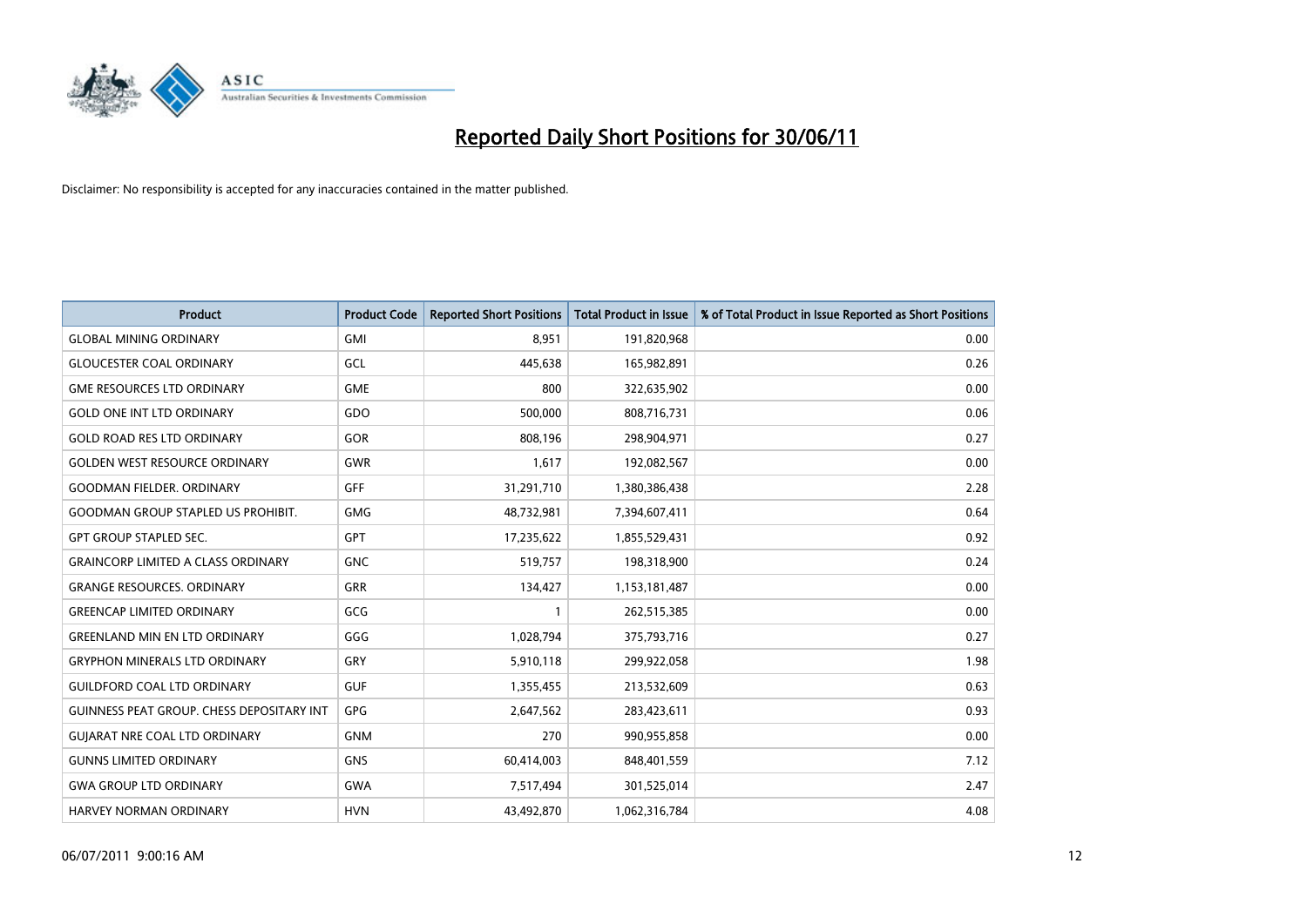

| <b>Product</b>                        | <b>Product Code</b> | <b>Reported Short Positions</b> | <b>Total Product in Issue</b> | % of Total Product in Issue Reported as Short Positions |
|---------------------------------------|---------------------|---------------------------------|-------------------------------|---------------------------------------------------------|
| HASTIE GROUP LIMITED ORDINARY         | <b>HST</b>          | 2,669,875                       | 535,111,243                   | 0.50                                                    |
| HASTINGS DIVERSIFIED STAPLED SECURITY | <b>HDF</b>          | 1,075,919                       | 529,187,294                   | 0.20                                                    |
| <b>HEARTWARE INT INC CDI 35:1</b>     | <b>HIN</b>          | 272,008                         | 48,598,550                    | 0.56                                                    |
| <b>HENDERSON GROUP CDI 1:1</b>        | <b>HGG</b>          | 6,132,317                       | 596,893,247                   | 1.02                                                    |
| HFA HOLDINGS LIMITED ORDINARY         | <b>HFA</b>          | 482,472                         | 117,332,831                   | 0.40                                                    |
| <b>HIGHLANDS PACIFIC ORDINARY</b>     | <b>HIG</b>          | 2,531,235                       | 686,082,148                   | 0.37                                                    |
| HILLGROVE RES LTD ORDINARY            | <b>HGO</b>          | 2,091,062                       | 793,698,575                   | 0.26                                                    |
| HILLS HOLDINGS LTD ORDINARY           | <b>HIL</b>          | 3,505,079                       | 249,139,016                   | 1.42                                                    |
| HORIZON OIL LIMITED ORDINARY          | <b>HZN</b>          | 6,369,060                       | 1,130,811,515                 | 0.56                                                    |
| HUNNU COAL LIMITED ORDINARY           | <b>HUN</b>          | 270,486                         | 212,565,002                   | 0.13                                                    |
| <b>ICON ENERGY LIMITED ORDINARY</b>   | <b>ICN</b>          | 68,880                          | 469,301,394                   | 0.01                                                    |
| <b>IINET LIMITED ORDINARY</b>         | <b>IIN</b>          | 1,127,167                       | 152,160,119                   | 0.74                                                    |
| <b>ILUKA RESOURCES ORDINARY</b>       | <b>ILU</b>          | 2,449,200                       | 418,700,517                   | 0.55                                                    |
| <b>IMDEX LIMITED ORDINARY</b>         | <b>IMD</b>          | 47,519                          | 199,414,165                   | 0.02                                                    |
| IMF (AUSTRALIA) LTD ORDINARY          | IMF                 | 329,821                         | 123,828,193                   | 0.26                                                    |
| <b>IMX RESOURCES LTD ORDINARY</b>     | <b>IXR</b>          | 20,005                          | 262,612,803                   | 0.01                                                    |
| <b>INCITEC PIVOT ORDINARY</b>         | <b>IPL</b>          | 4,168,337                       | 1,628,730,107                 | 0.23                                                    |
| INDAGO RESOURCES LTD ORDINARY         | <b>IDG</b>          | 8,179                           | 6,549,580                     | 0.12                                                    |
| <b>INDEPENDENCE GROUP ORDINARY</b>    | <b>IGO</b>          | 776,887                         | 202,569,635                   | 0.38                                                    |
| INDO MINES LIMITED ORDINARY           | <b>IDO</b>          | 1,698,513                       | 229,809,304                   | 0.74                                                    |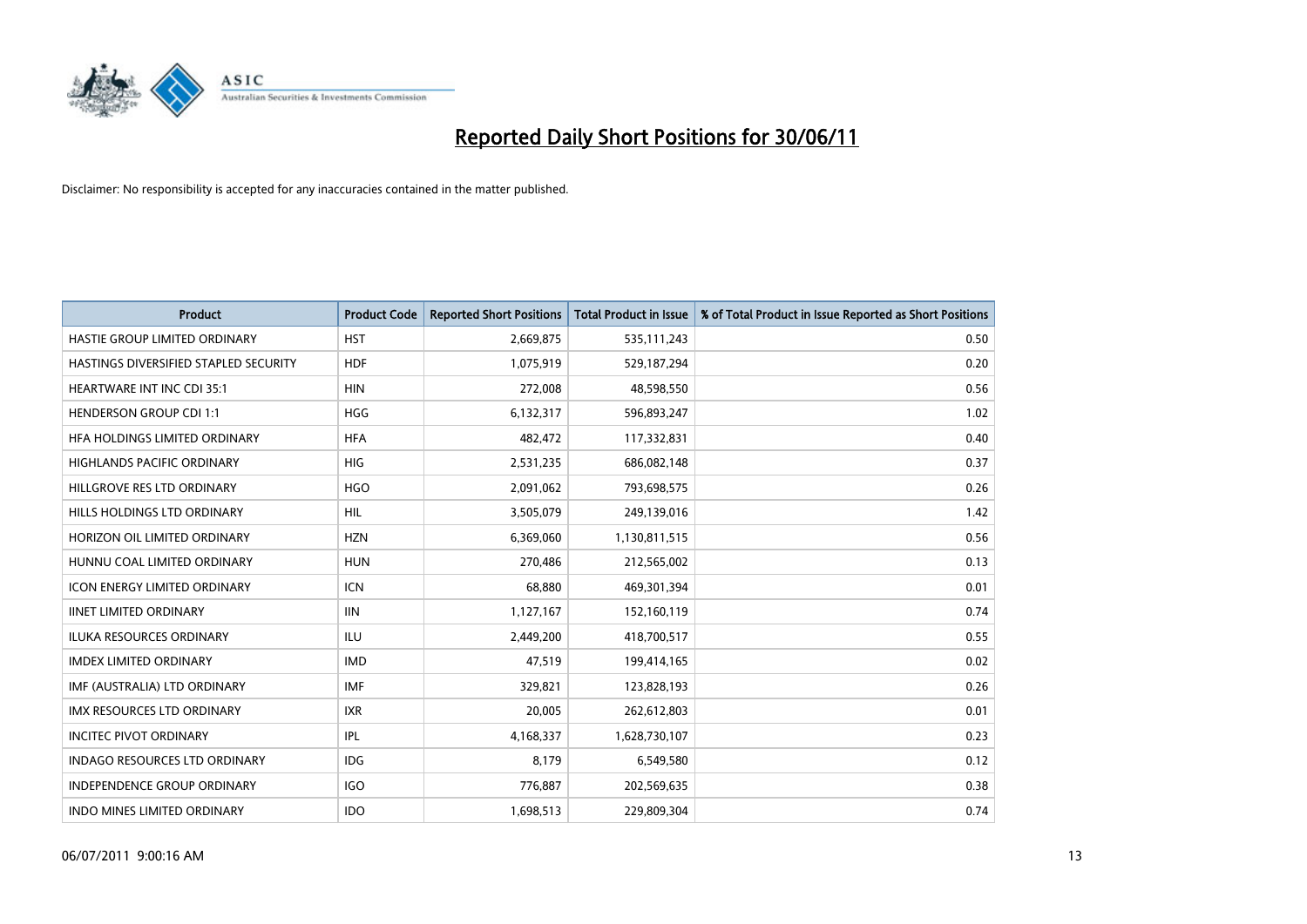

| <b>Product</b>                                | <b>Product Code</b> | <b>Reported Short Positions</b> | Total Product in Issue | % of Total Product in Issue Reported as Short Positions |
|-----------------------------------------------|---------------------|---------------------------------|------------------------|---------------------------------------------------------|
| <b>INDOPHIL RESOURCES ORDINARY</b>            | <b>IRN</b>          | 9,414,639                       | 895,875,340            | 1.04                                                    |
| <b>INDUSTREA LIMITED ORDINARY</b>             | IDL                 | 1,591,698                       | 364,524,797            | 0.43                                                    |
| <b>INFIGEN ENERGY STAPLED SECURITIES</b>      | <b>IFN</b>          | 3,955,780                       | 762,265,972            | 0.54                                                    |
| <b>INFRATIL LIMITED ORDINARY</b>              | <b>IFZ</b>          | 110,283                         | 601,616,935            | 0.02                                                    |
| ING RE COM GROUP STAPLED SECURITIES           | <b>ILF</b>          | 9,075                           | 441,029,194            | 0.00                                                    |
| <b>INSURANCE AUSTRALIA ORDINARY</b>           | <b>IAG</b>          | 5,418,609                       | 2,079,034,021          | 0.26                                                    |
| INT GOLDFIELDS LTD ORDINARY                   | <b>IGS</b>          | 12,197,682                      | 571,520,386            | 2.13                                                    |
| INTEGRA MINING LTD. ORDINARY                  | <b>IGR</b>          | 6,866,607                       | 841,525,727            | 0.81                                                    |
| <b>INTREPID MINES ORDINARY</b>                | <b>IAU</b>          | 2,867,767                       | 520,802,643            | 0.53                                                    |
| <b>INVESTA OFFICE FUND STAPLED SECURITIES</b> | <b>IOF</b>          | 10,793,469                      | 2,729,071,212          | 0.39                                                    |
| <b>INVOCARE LIMITED ORDINARY</b>              | <b>IVC</b>          | 1,140,915                       | 107,912,897            | 1.06                                                    |
| ION LIMITED ORDINARY                          | <b>ION</b>          | 164,453                         | 256,365,105            | 0.06                                                    |
| <b>IOOF HOLDINGS LTD ORDINARY</b>             | <b>IFL</b>          | 805,689                         | 229,794,395            | 0.33                                                    |
| <b>IRESS MARKET TECH. ORDINARY</b>            | <b>IRE</b>          | 2,235,852                       | 126,018,142            | 1.77                                                    |
| <b>IRON ORE HOLDINGS ORDINARY</b>             | <b>IOH</b>          | 108,691                         | 166,087,005            | 0.06                                                    |
| ISHARES MSCI AUS 200 ISHARES MSCI AUS 200     | <b>IOZ</b>          | 10,280                          | 1,950,015              | 0.53                                                    |
| ISHARES S&P HIGH DIV ISHARES S&P HIGH DIV     | <b>IHD</b>          | 5,208                           | 2,200,055              | 0.24                                                    |
| ISHARES SMALL ORDS ISHARES SMALL ORDS         | <b>ISO</b>          | 187,082                         | 3,900,000              | 4.80                                                    |
| <b>ISOFT GROUP LIMITED ORDINARY</b>           | <b>ISF</b>          | 7,294,269                       | 1,070,915,673          | 0.68                                                    |
| <b>IVANHOE AUSTRALIA ORDINARY</b>             | <b>IVA</b>          | 104,909                         | 418,709,553            | 0.02                                                    |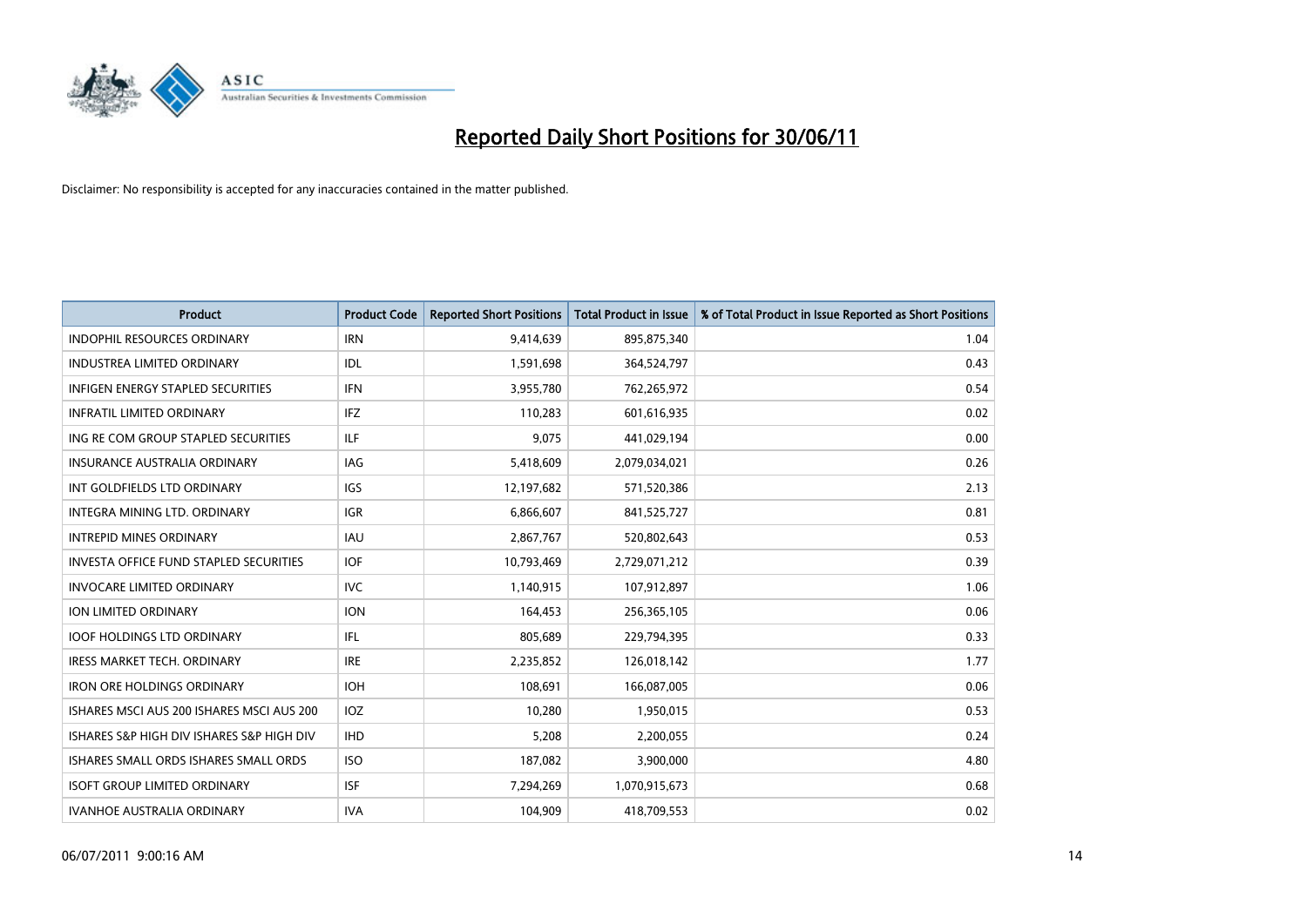

| <b>Product</b>                                  | <b>Product Code</b> | <b>Reported Short Positions</b> | Total Product in Issue | % of Total Product in Issue Reported as Short Positions |
|-------------------------------------------------|---------------------|---------------------------------|------------------------|---------------------------------------------------------|
| <b>JAMES HARDIE INDUST CHESS DEPOSITARY INT</b> | <b>IHX</b>          | 19,063,616                      | 437,311,611            | 4.35                                                    |
| <b>JAMESON RESOURCES ORDINARY</b>               | <b>JAL</b>          | 1,600,000                       | 95,828,865             | 1.67                                                    |
| <b>JB HI-FI LIMITED ORDINARY</b>                | <b>IBH</b>          | 15,534,884                      | 98,530,763             | 15.74                                                   |
| <b>JUPITER MINES ORDINARY</b>                   | <b>IMS</b>          | 293,894                         | 1,560,335,037          | 0.02                                                    |
| <b>KAGARA LTD ORDINARY</b>                      | KZL                 | 10,653,150                      | 708,583,836            | 1.49                                                    |
| KANGAROO RES LTD ORDINARY                       | <b>KRL</b>          | 600,000                         | 3,434,430,012          | 0.02                                                    |
| KAROON GAS AUSTRALIA ORDINARY                   | <b>KAR</b>          | 1,333,349                       | 221,420,769            | 0.59                                                    |
| KASBAH RESOURCES ORDINARY                       | <b>KAS</b>          | 4,719                           | 364,262,596            | 0.00                                                    |
| KATHMANDU HOLD LTD ORDINARY                     | <b>KMD</b>          | 905,335                         | 200,000,000            | 0.44                                                    |
| <b>KENTOR GOLD LIMITED ORDINARY</b>             | KGL                 | 3,662                           | 1,062,092,950          | 0.00                                                    |
| <b>KEYBRIDGE CAPITAL ORDINARY</b>               | <b>KBC</b>          | 53,057                          | 172,070,564            | 0.03                                                    |
| KIMBERLEY METALS LTD ORDINARY                   | KBL                 | 1,820                           | 161,976,319            | 0.00                                                    |
| KINGSGATE CONSOLID. ORDINARY                    | <b>KCN</b>          | 3,136,964                       | 135,274,830            | 2.31                                                    |
| KINGSROSE MINING LTD ORDINARY                   | <b>KRM</b>          | 1,085,632                       | 264,223,455            | 0.40                                                    |
| LAGUNA RESOURCES NL ORDINARY                    | <b>LRC</b>          | 32                              | 9,892,589              | 0.00                                                    |
| LEIGHTON HOLDINGS ORDINARY                      | LEI                 | 5,908,004                       | 336,515,596            | 1.74                                                    |
| LEND LEASE GROUP UNIT/ORD STAPLED               | LLC                 | 2,945,918                       | 570,915,669            | 0.47                                                    |
| LINC ENERGY LTD ORDINARY                        | <b>LNC</b>          | 5,924,018                       | 503,418,900            | 1.18                                                    |
| LIOUEFIED NATURAL ORDINARY                      | <b>LNG</b>          | 335,739                         | 214,449,015            | 0.16                                                    |
| LYNAS CORPORATION ORDINARY                      | <b>LYC</b>          | 49,189,288                      | 1,713,546,913          | 2.91                                                    |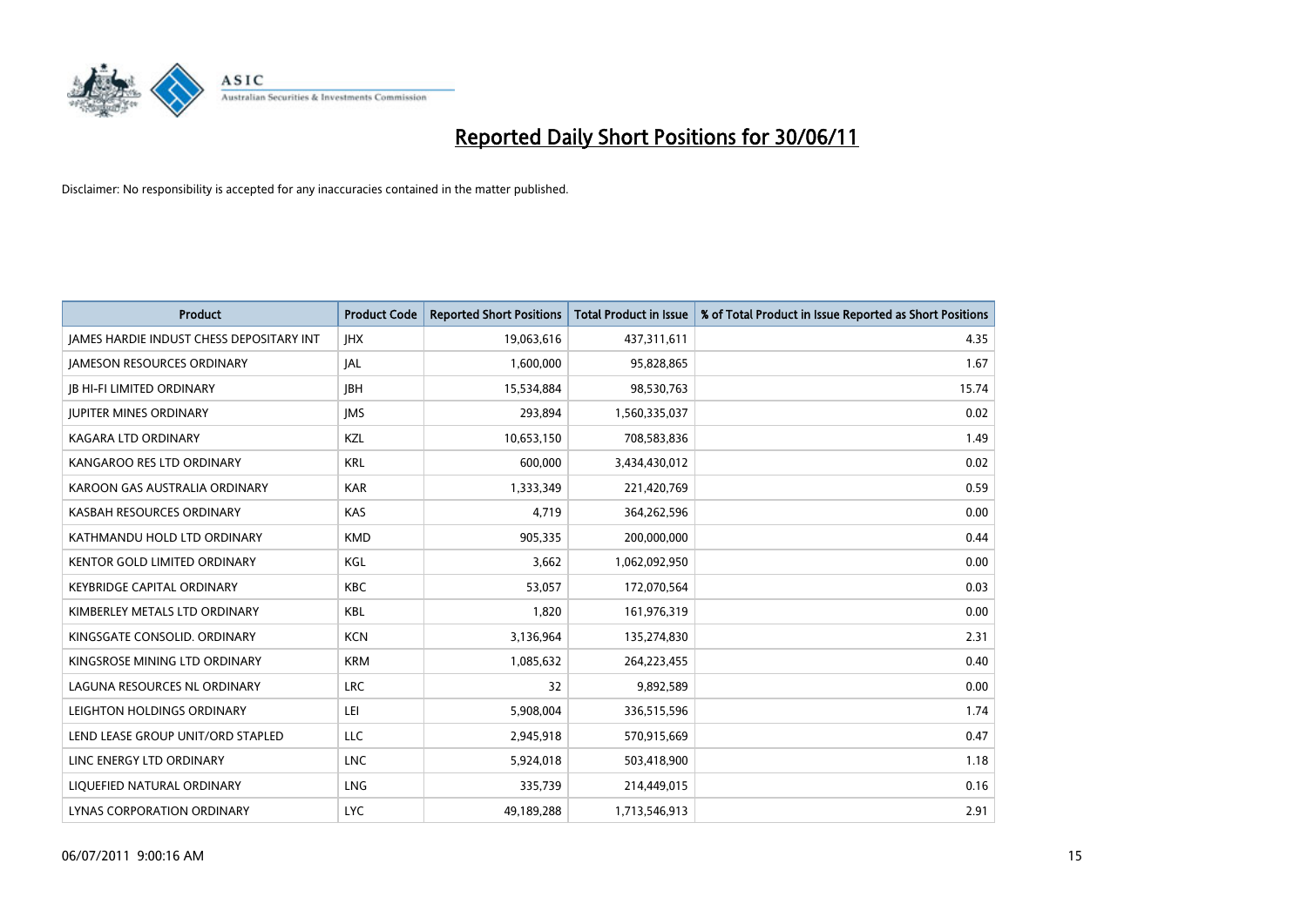

| <b>Product</b>                        | <b>Product Code</b> | <b>Reported Short Positions</b> | <b>Total Product in Issue</b> | % of Total Product in Issue Reported as Short Positions |
|---------------------------------------|---------------------|---------------------------------|-------------------------------|---------------------------------------------------------|
| <b>M2 TELECOMMUNICATION ORDINARY</b>  | <b>MTU</b>          | 101,179                         | 123,616,285                   | 0.08                                                    |
| MACA LIMITED ORDINARY                 | <b>MLD</b>          | 30,261                          | 150,000,000                   | 0.02                                                    |
| MACARTHUR COAL ORDINARY               | <b>MCC</b>          | 4,694,145                       | 302,092,343                   | 1.54                                                    |
| MACMAHON HOLDINGS ORDINARY            | <b>MAH</b>          | 6,959,877                       | 733,711,705                   | 0.96                                                    |
| MACQ ATLAS ROADS GRP ORDINARY STAPLED | <b>MOA</b>          | 6,342,981                       | 452,345,907                   | 1.40                                                    |
| MACQUARIE GROUP LTD ORDINARY          | <b>MQG</b>          | 5,392,397                       | 346,857,552                   | 1.51                                                    |
| MAGMA METALS LTD. ORDINARY            | <b>MMW</b>          | 500                             | 267,040,923                   | 0.00                                                    |
| MAP GROUP STAPLED US PROHIBIT.        | <b>MAP</b>          | 11,646,687                      | 1,861,210,782                 | 0.61                                                    |
| MARENGO MINING ORDINARY               | <b>MGO</b>          | 174,269                         | 995,068,613                   | 0.02                                                    |
| <b>MATRIX C &amp; E LTD ORDINARY</b>  | <b>MCE</b>          | 102,890                         | 77,081,507                    | 0.13                                                    |
| MCMILLAN SHAKESPEARE ORDINARY         | <b>MMS</b>          | 55,338                          | 68,081,810                    | 0.07                                                    |
| MCPHERSON'S LTD ORDINARY              | <b>MCP</b>          | 216,965                         | 72,401,758                    | 0.30                                                    |
| MEDUSA MINING LTD ORDINARY            | <b>MML</b>          | 944,471                         | 188,233,911                   | 0.50                                                    |
| MELBOURNE IT LIMITED ORDINARY         | MLB                 | 184,795                         | 80,662,621                    | 0.23                                                    |
| MEO AUSTRALIA LTD ORDINARY            | <b>MEO</b>          | 3,868,979                       | 539,913,260                   | 0.70                                                    |
| <b>MERMAID MARINE ORDINARY</b>        | <b>MRM</b>          | 2,045,374                       | 215,376,756                   | 0.94                                                    |
| MESOBLAST LIMITED ORDINARY            | <b>MSB</b>          | 1,941,765                       | 279,733,562                   | 0.71                                                    |
| METALS X LIMITED ORDINARY             | <b>MLX</b>          | 798,622                         | 1,365,661,782                 | 0.07                                                    |
| METCASH LIMITED ORDINARY              | <b>MTS</b>          | 33,278,861                      | 768,853,924                   | 4.31                                                    |
| METGASCO LIMITED ORDINARY             | <b>MEL</b>          | 364,271                         | 276,213,791                   | 0.14                                                    |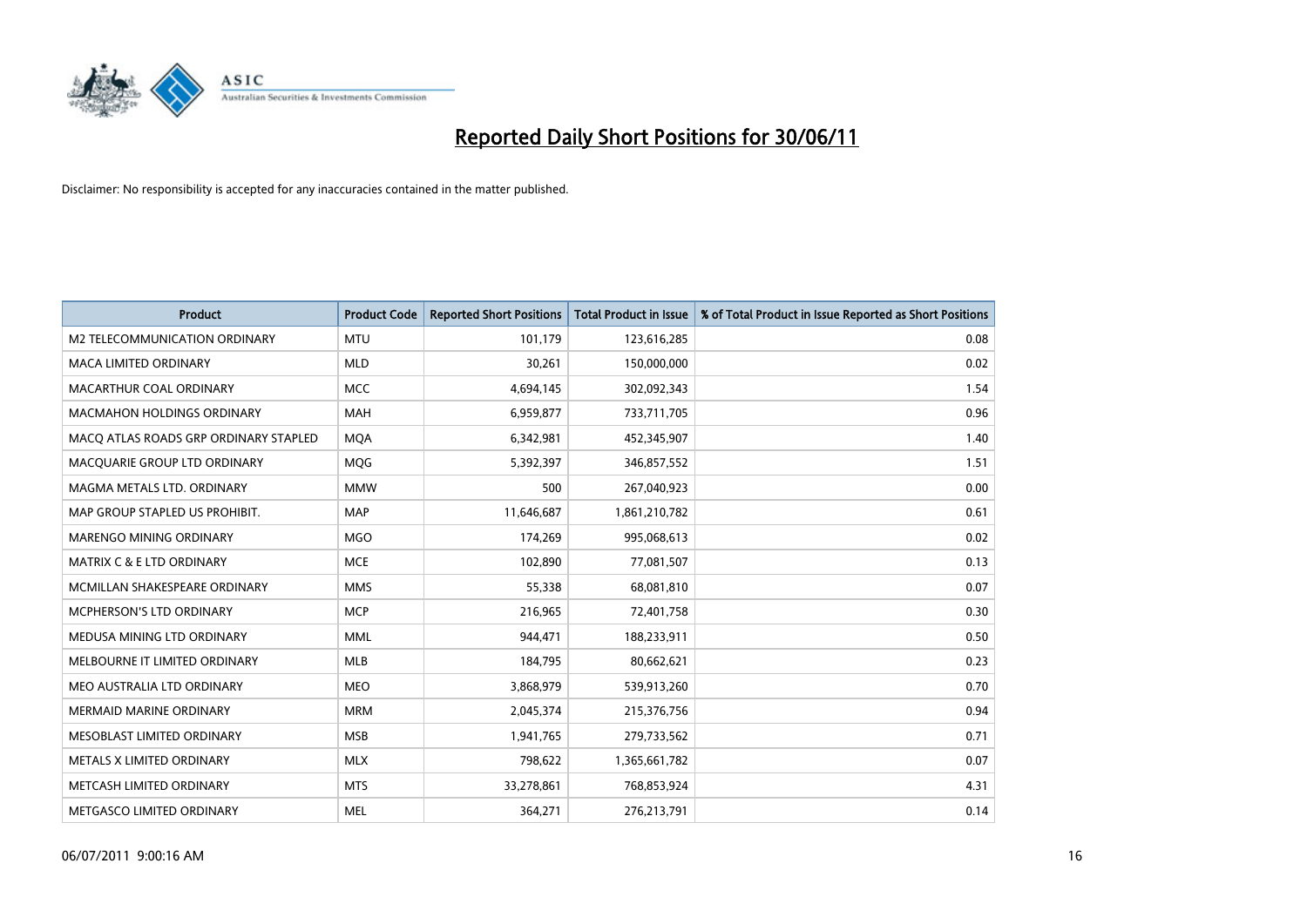

| <b>Product</b>                    | <b>Product Code</b> | <b>Reported Short Positions</b> | <b>Total Product in Issue</b> | % of Total Product in Issue Reported as Short Positions |
|-----------------------------------|---------------------|---------------------------------|-------------------------------|---------------------------------------------------------|
| <b>METMINCO LIMITED ORDINARY</b>  | <b>MNC</b>          | 2,549,299                       | 1,462,616,146                 | 0.17                                                    |
| MHM METALS LIMITED ORDINARY       | <b>MHM</b>          | 95,463                          | 101,590,410                   | 0.09                                                    |
| MICLYN EXP OFFSHR ORDINARY        | <b>MIO</b>          | 659,208                         | 274,618,684                   | 0.23                                                    |
| MINARA RESOURCES ORDINARY         | <b>MRE</b>          | 9,772,490                       | 1,169,424,487                 | 0.82                                                    |
| MINCOR RESOURCES NL ORDINARY      | <b>MCR</b>          | 1,383,527                       | 200,608,804                   | 0.67                                                    |
| MINEMAKERS LIMITED ORDINARY       | <b>MAK</b>          | 44,227                          | 227,003,950                   | 0.02                                                    |
| MINERAL DEPOSITS ORDINARY         | <b>MDL</b>          | 317,295                         | 83,415,116                    | 0.38                                                    |
| MINERAL RESOURCES, ORDINARY       | <b>MIN</b>          | 831,048                         | 169,168,017                   | 0.49                                                    |
| MIRABELA NICKEL LTD ORDINARY      | <b>MBN</b>          | 10,333,622                      | 491,561,237                   | 2.11                                                    |
| MIRVAC GROUP STAPLED SECURITIES   | <b>MGR</b>          | 28,913,142                      | 3,416,924,188                 | 0.82                                                    |
| MISSION NEWENERGY ORDINARY        | <b>MBT</b>          | 2,000                           | 8,512,259                     | 0.02                                                    |
| <b>MOLOPO ENERGY LTD ORDINARY</b> | <b>MPO</b>          | 1,632,900                       | 247,940,175                   | 0.65                                                    |
| MOLY MINES LIMITED ORDINARY       | <b>MOL</b>          | 48,000                          | 384,893,989                   | 0.01                                                    |
| MONADELPHOUS GROUP ORDINARY       | <b>MND</b>          | 456,997                         | 87,576,827                    | 0.52                                                    |
| MORTGAGE CHOICE LTD ORDINARY      | <b>MOC</b>          | 23,932                          | 119,948,255                   | 0.02                                                    |
| MOUNT GIBSON IRON ORDINARY        | <b>MGX</b>          | 6,757,078                       | 1,082,570,693                 | 0.62                                                    |
| MSF SUGAR LIMITED ORDINARY        | <b>MSF</b>          | 29,108                          | 69,165,378                    | 0.04                                                    |
| MULTIPLEX SITES SITES             | <b>MXUPA</b>        | 173                             | 4,500,000                     | 0.00                                                    |
| MURCHISON METALS LTD ORDINARY     | <b>MMX</b>          | 15,321,499                      | 435,884,268                   | 3.50                                                    |
| <b>MYER HOLDINGS LTD ORDINARY</b> | <b>MYR</b>          | 18,819,740                      | 582,947,884                   | 3.23                                                    |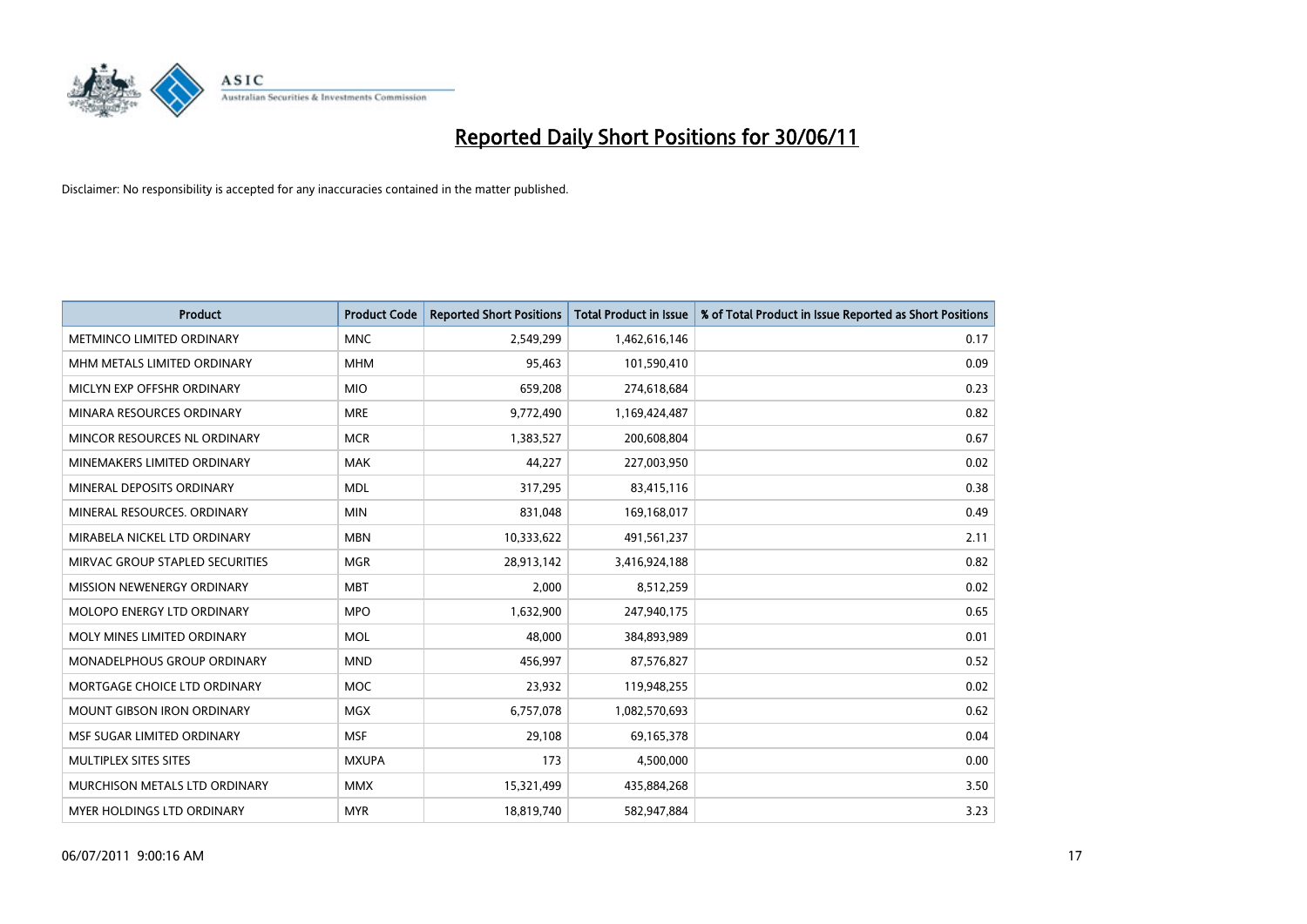

| <b>Product</b>                  | <b>Product Code</b> | <b>Reported Short Positions</b> | Total Product in Issue | % of Total Product in Issue Reported as Short Positions |
|---------------------------------|---------------------|---------------------------------|------------------------|---------------------------------------------------------|
| <b>MYSTATE LIMITED ORDINARY</b> | <b>MYS</b>          | 1.400                           | 67,439,158             | 0.00                                                    |
| NANOSONICS LIMITED ORDINARY     | <b>NAN</b>          | 17,657                          | 230,490,585            | 0.01                                                    |
| NATIONAL AUST. BANK ORDINARY    | <b>NAB</b>          | 17,234,014                      | 2,169,819,076          | 0.79                                                    |
| NATURAL FUEL LIMITED ORDINARY   | <b>NFL</b>          |                                 | 1,121,912              | 0.00                                                    |
| NAVIGATOR RESOURCES ORDINARY    | <b>NAV</b>          | 500                             | 465,790,327            | 0.00                                                    |
| NAVITAS LIMITED ORDINARY        | <b>NVT</b>          | 3,359,423                       | 375,230,115            | 0.91                                                    |
| NEPTUNE MARINE ORDINARY         | <b>NMS</b>          | 955,276                         | 1,747,612,299          | 0.05                                                    |
| NEW HOPE CORPORATION ORDINARY   | <b>NHC</b>          | 1,175,117                       | 830,230,549            | 0.15                                                    |
| NEWCREST MINING ORDINARY        | <b>NCM</b>          | 2,179,751                       | 765,407,334            | 0.26                                                    |
| NEWS CORP A NON-VOTING CDI      | <b>NWSLV</b>        | 2,653,847                       | 1,829,574,753          | 0.14                                                    |
| NEWS CORP B VOTING CDI          | <b>NWS</b>          | 2,813,069                       | 798,520,953            | 0.34                                                    |
| NEXBIS LIMITED ORDINARY         | <b>NBS</b>          | 142,233                         | 798,356,704            | 0.02                                                    |
| NEXUS ENERGY LIMITED ORDINARY   | <b>NXS</b>          | 20,727,754                      | 1,326,337,066          | 1.55                                                    |
| NIB HOLDINGS LIMITED ORDINARY   | <b>NHF</b>          | 7,903                           | 466,765,752            | 0.00                                                    |
| NICK SCALI LIMITED ORDINARY     | <b>NCK</b>          | 38,346                          | 81,000,000             | 0.04                                                    |
| NIDO PETROLEUM ORDINARY         | <b>NDO</b>          | 1,757,763                       | 1,389,163,151          | 0.11                                                    |
| NKWE PLATINUM 10C US COMMON     | <b>NKP</b>          | 144,889                         | 559,651,184            | 0.03                                                    |
| NOBLE MINERAL RES ORDINARY      | <b>NMG</b>          | 3,327,300                       | 394,448,290            | 0.85                                                    |
| NORTHERN CREST ORDINARY         | <b>NOC</b>          | 24,345                          | 133,484,723            | 0.02                                                    |
| NORTHERN IRON LTD ORDINARY      | <b>NFE</b>          | 985,232                         | 336,084,863            | 0.28                                                    |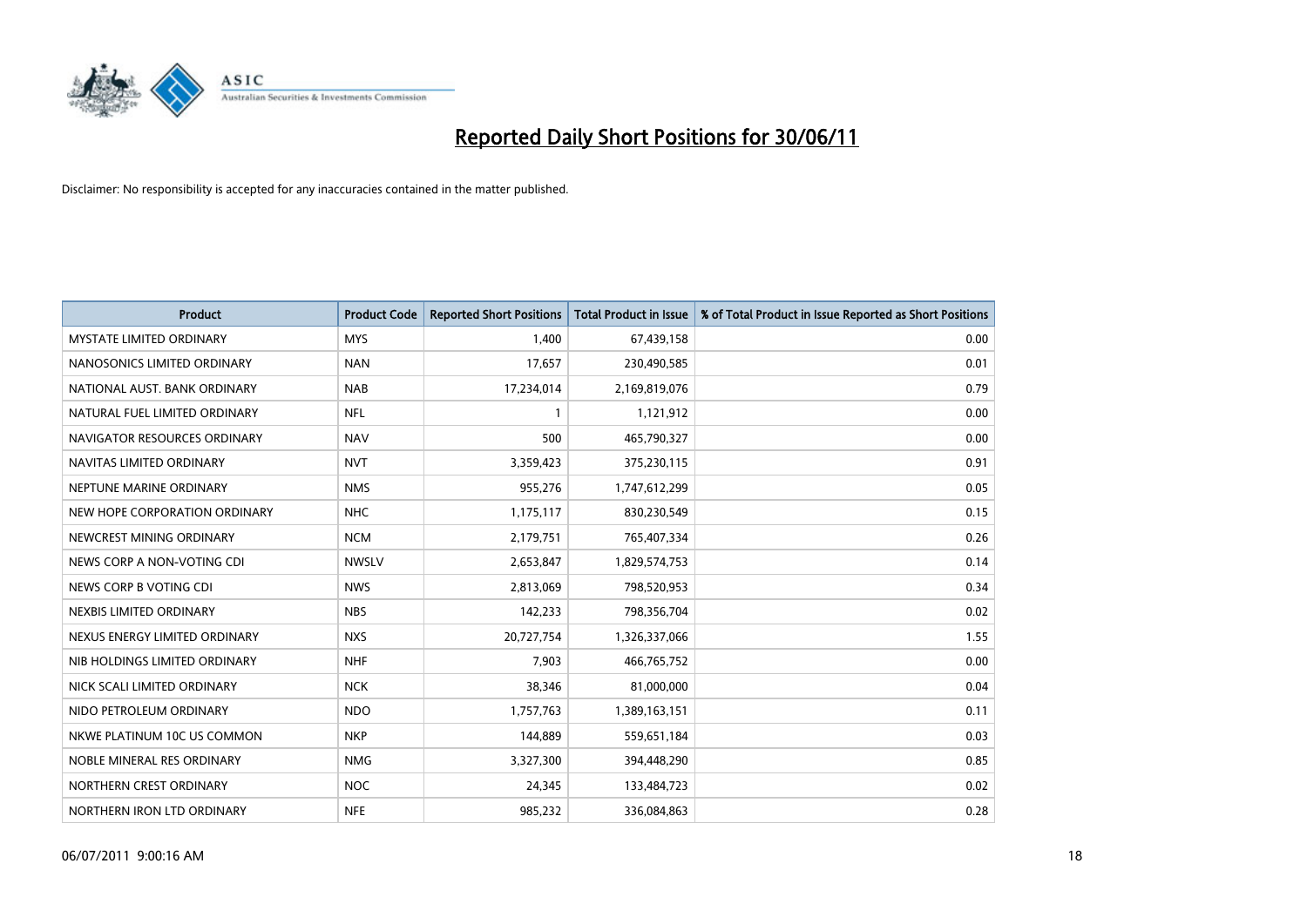

| <b>Product</b>                        | <b>Product Code</b> | <b>Reported Short Positions</b> | <b>Total Product in Issue</b> | % of Total Product in Issue Reported as Short Positions |
|---------------------------------------|---------------------|---------------------------------|-------------------------------|---------------------------------------------------------|
| NRW HOLDINGS LIMITED ORDINARY         | <b>NWH</b>          | 2,626,964                       | 278,888,011                   | 0.94                                                    |
| NUCOAL RESOURCES NL ORDINARY          | <b>NCR</b>          | 180,750                         | 437,193,340                   | 0.04                                                    |
| NUFARM LIMITED ORDINARY               | <b>NUF</b>          | 6,525,187                       | 261,833,005                   | 2.48                                                    |
| NUPLEX INDUSTRIES ORDINARY            | <b>NPX</b>          | 62,580                          | 196,748,316                   | 0.03                                                    |
| <b>OAKTON LIMITED ORDINARY</b>        | <b>OKN</b>          | 670,141                         | 93,800,235                    | 0.72                                                    |
| OCEANAGOLD CORP. CHESS DEPOSITARY INT | <b>OGC</b>          | 942,272                         | 262,550,386                   | 0.36                                                    |
| OCEANIA CAPITAL LTD ORDINARY          | <b>OCP</b>          | 2,500                           | 91,921,295                    | 0.00                                                    |
| OIL SEARCH LTD ORDINARY               | OSH                 | 10,768,439                      | 1,320,648,378                 | 0.79                                                    |
| OM HOLDINGS LIMITED ORDINARY          | <b>OMH</b>          | 8,491,672                       | 504,105,150                   | 1.70                                                    |
| <b>ONESTEEL LIMITED ORDINARY</b>      | OST                 | 22,293,971                      | 1,338,106,652                 | 1.67                                                    |
| ORICA LIMITED ORDINARY                | ORI                 | 3,625,005                       | 363,223,767                   | 0.99                                                    |
| ORIGIN ENERGY ORDINARY                | <b>ORG</b>          | 2,526,335                       | 1,064,507,259                 | 0.21                                                    |
| OROCOBRE LIMITED ORDINARY             | <b>ORE</b>          | 185,832                         | 102,813,894                   | 0.18                                                    |
| OROTONGROUP LIMITED ORDINARY          | ORL                 | 5,935                           | 40,880,902                    | 0.01                                                    |
| OTTO ENERGY LIMITED ORDINARY          | <b>OEL</b>          | 109,204                         | 1,134,540,071                 | 0.01                                                    |
| OZ MINERALS ORDINARY                  | OZL                 | 5,848,231                       | 323,877,514                   | 1.80                                                    |
| PACIFIC BRANDS ORDINARY               | <b>PBG</b>          | 9,682,779                       | 931,386,248                   | 1.04                                                    |
| PALADIN ENERGY LTD ORDINARY           | <b>PDN</b>          | 10,190,555                      | 777,698,217                   | 1.31                                                    |
| PANAUST LIMITED ORDINARY              | <b>PNA</b>          | 9,449,318                       | 593,651,483                   | 1.57                                                    |
| PANORAMIC RESOURCES ORDINARY          | PAN                 | 1,323,171                       | 207,050,710                   | 0.64                                                    |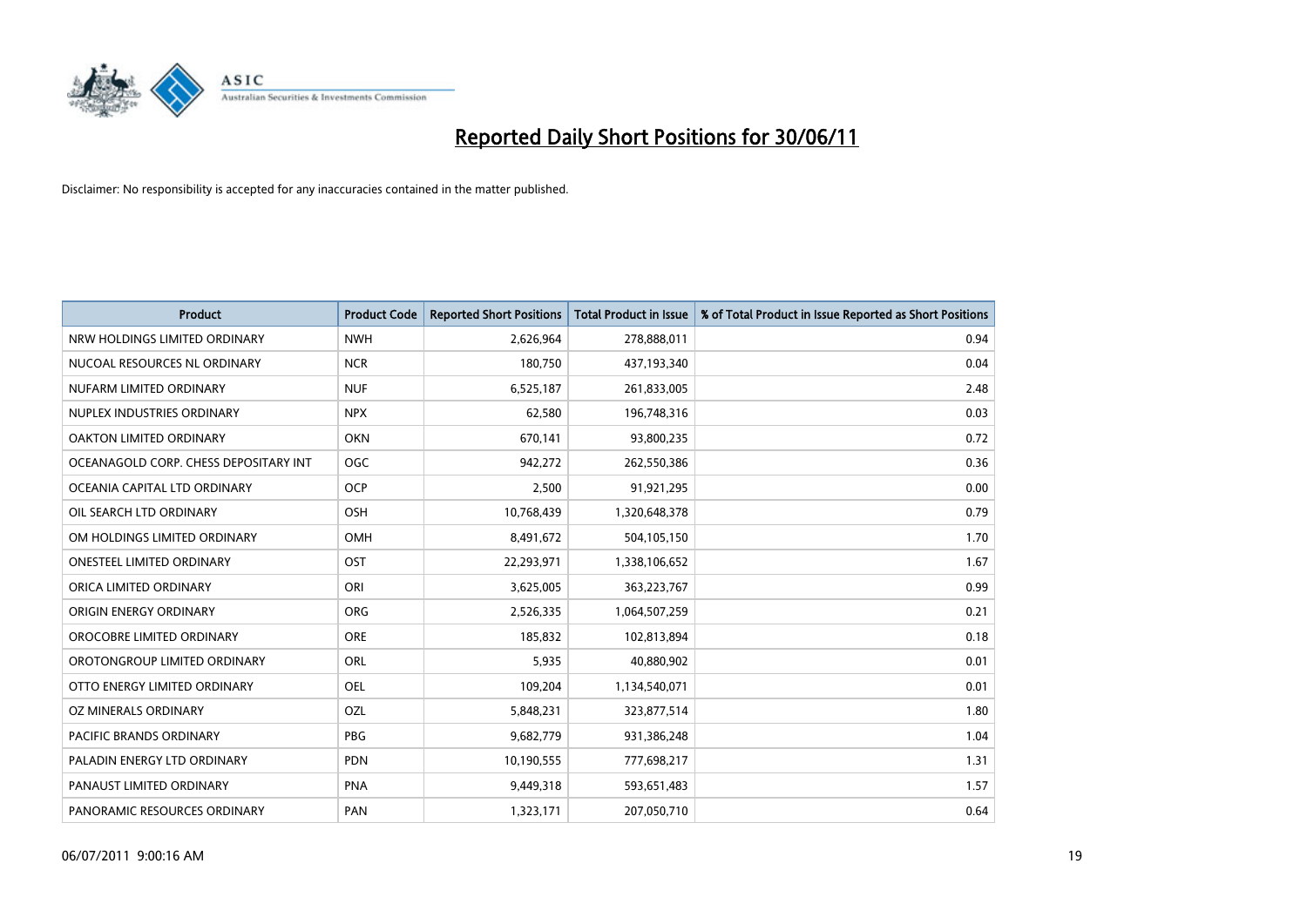

| <b>Product</b>                | <b>Product Code</b> | <b>Reported Short Positions</b> | Total Product in Issue | % of Total Product in Issue Reported as Short Positions |
|-------------------------------|---------------------|---------------------------------|------------------------|---------------------------------------------------------|
| PAPERLINX LIMITED ORDINARY    | <b>PPX</b>          | 5,360,905                       | 603,580,761            | 0.89                                                    |
| PAPILLON RES LTD ORDINARY     | <b>PIR</b>          | 297,374                         | 202,916,972            | 0.14                                                    |
| PATTIES FOODS LTD ORDINARY    | PFL                 |                                 | 138,989,223            | 0.00                                                    |
| PEAK RESOURCES ORDINARY       | <b>PEK</b>          | 50,058                          | 155,979,643            | 0.03                                                    |
| PEET LIMITED ORDINARY         | <b>PPC</b>          | 106,437                         | 318,038,544            | 0.03                                                    |
| PENINSULA ENERGY LTD ORDINARY | <b>PEN</b>          | 5,000                           | 2,093,420,252          | 0.00                                                    |
| PERILYA LIMITED ORDINARY      | <b>PEM</b>          | 558,874                         | 526,075,563            | 0.12                                                    |
| PERPETUAL LIMITED ORDINARY    | PPT                 | 2,612,431                       | 44,669,352             | 5.85                                                    |
| PERSEUS MINING LTD ORDINARY   | PRU                 | 4,764,342                       | 425,017,088            | 1.10                                                    |
| PETSEC ENERGY ORDINARY        | <b>PSA</b>          | 223,332                         | 231,283,622            | 0.10                                                    |
| PHARMAXIS LTD ORDINARY        | <b>PXS</b>          | 1,838,267                       | 228,290,309            | 0.80                                                    |
| PHOTON GROUP LTD ORDINARY     | PGA                 | 250,510                         | 1,540,886,866          | 0.02                                                    |
| PLATINUM ASSET ORDINARY       | <b>PTM</b>          | 8,969,295                       | 561,347,878            | 1.59                                                    |
| PLATINUM AUSTRALIA ORDINARY   | <b>PLA</b>          | 5,294,239                       | 392,430,039            | 1.35                                                    |
| PLATINUM CAPITAL LTD ORDINARY | <b>PMC</b>          |                                 | 164,959,410            | 0.00                                                    |
| PLUTON RESOURCES ORDINARY     | PLV                 | 161,147                         | 187,026,448            | 0.08                                                    |
| PMP LIMITED ORDINARY          | <b>PMP</b>          | 61,620                          | 329,879,212            | 0.01                                                    |
| PORT BOUVARD LIMITED ORDINARY | PBD                 | 6,754                           | 593,868,295            | 0.00                                                    |
| PRANA BIOTECHNOLOGY ORDINARY  | PBT                 | 678,750                         | 269,292,203            | 0.25                                                    |
| PREMIER INVESTMENTS ORDINARY  | <b>PMV</b>          | 652,157                         | 155,062,831            | 0.42                                                    |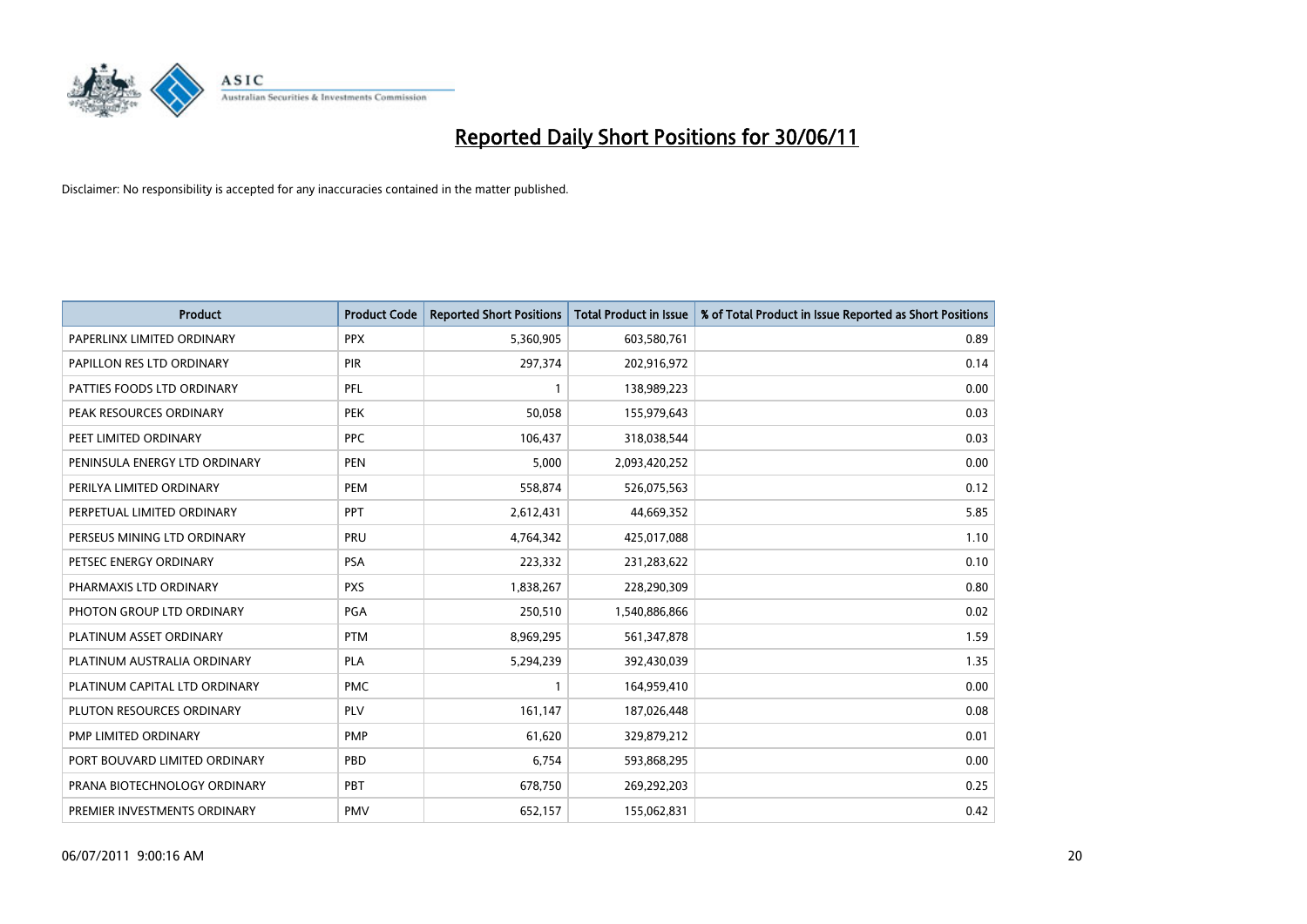

| <b>Product</b>                       | <b>Product Code</b> | <b>Reported Short Positions</b> | <b>Total Product in Issue</b> | % of Total Product in Issue Reported as Short Positions |
|--------------------------------------|---------------------|---------------------------------|-------------------------------|---------------------------------------------------------|
| PRIMA BIOMED LTD ORDINARY            | PRR                 | 349.672                         | 903,976,091                   | 0.03                                                    |
| PRIMARY HEALTH CARE ORDINARY         | <b>PRY</b>          | 9,630,588                       | 497,419,803                   | 1.92                                                    |
| PRIME MEDIA GRP LTD ORDINARY         | PRT                 | $\overline{2}$                  | 366,330,303                   | 0.00                                                    |
| PROGEN PHARMACEUTIC ORDINARY         | <b>PGL</b>          | 151,596                         | 24,709,097                    | 0.61                                                    |
| PROGRAMMED ORDINARY                  | PRG                 | 368,919                         | 118,169,908                   | 0.30                                                    |
| PSIVIDA CORP CDI 1:1                 | <b>PVA</b>          | 6,878                           | 8,891,730                     | 0.08                                                    |
| <b>QANTAS AIRWAYS ORDINARY</b>       | QAN                 | 29,761,786                      | 2,265,123,620                 | 1.31                                                    |
| OBE INSURANCE GROUP ORDINARY         | <b>OBE</b>          | 19,465,934                      | 1,092,654,587                 | 1.74                                                    |
| OR NATIONAL LIMITED ORDINARY         | <b>ORN</b>          | 21,340,380                      | 2,440,000,000                 | 0.87                                                    |
| <b>QUBE LOGISTICS ORDINARY UNITS</b> | <b>QUB</b>          | 19,685,570                      | 610,839,329                   | 3.22                                                    |
| RAMELIUS RESOURCES ORDINARY          | <b>RMS</b>          | 939,037                         | 291,767,215                   | 0.31                                                    |
| RAMSAY HEALTH CARE ORDINARY          | <b>RHC</b>          | 1,594,037                       | 202,081,252                   | 0.78                                                    |
| <b>RCR TOMLINSON ORDINARY</b>        | <b>RCR</b>          | 68.072                          | 131,985,172                   | 0.05                                                    |
| <b>REA GROUP ORDINARY</b>            | <b>REA</b>          | 76,556                          | 130,401,680                   | 0.05                                                    |
| <b>RECKON LIMITED ORDINARY</b>       | <b>RKN</b>          | 17,411                          | 133,384,060                   | 0.02                                                    |
| RED FORK ENERGY ORDINARY             | <b>RFE</b>          | 19,141                          | 269,769,853                   | 0.00                                                    |
| REDBANK ENERGY LTD ORDINARY          | <b>AEJ</b>          | 13                              | 786,287                       | 0.00                                                    |
| REDFLEX HOLDINGS ORDINARY            | <b>RDF</b>          | 5,094                           | 110,345,599                   | 0.00                                                    |
| REED RESOURCES LTD ORDINARY          | <b>RDR</b>          | 508,209                         | 262,237,201                   | 0.19                                                    |
| <b>REGIS RESOURCES ORDINARY</b>      | <b>RRL</b>          | 2,221,790                       | 431,333,086                   | 0.52                                                    |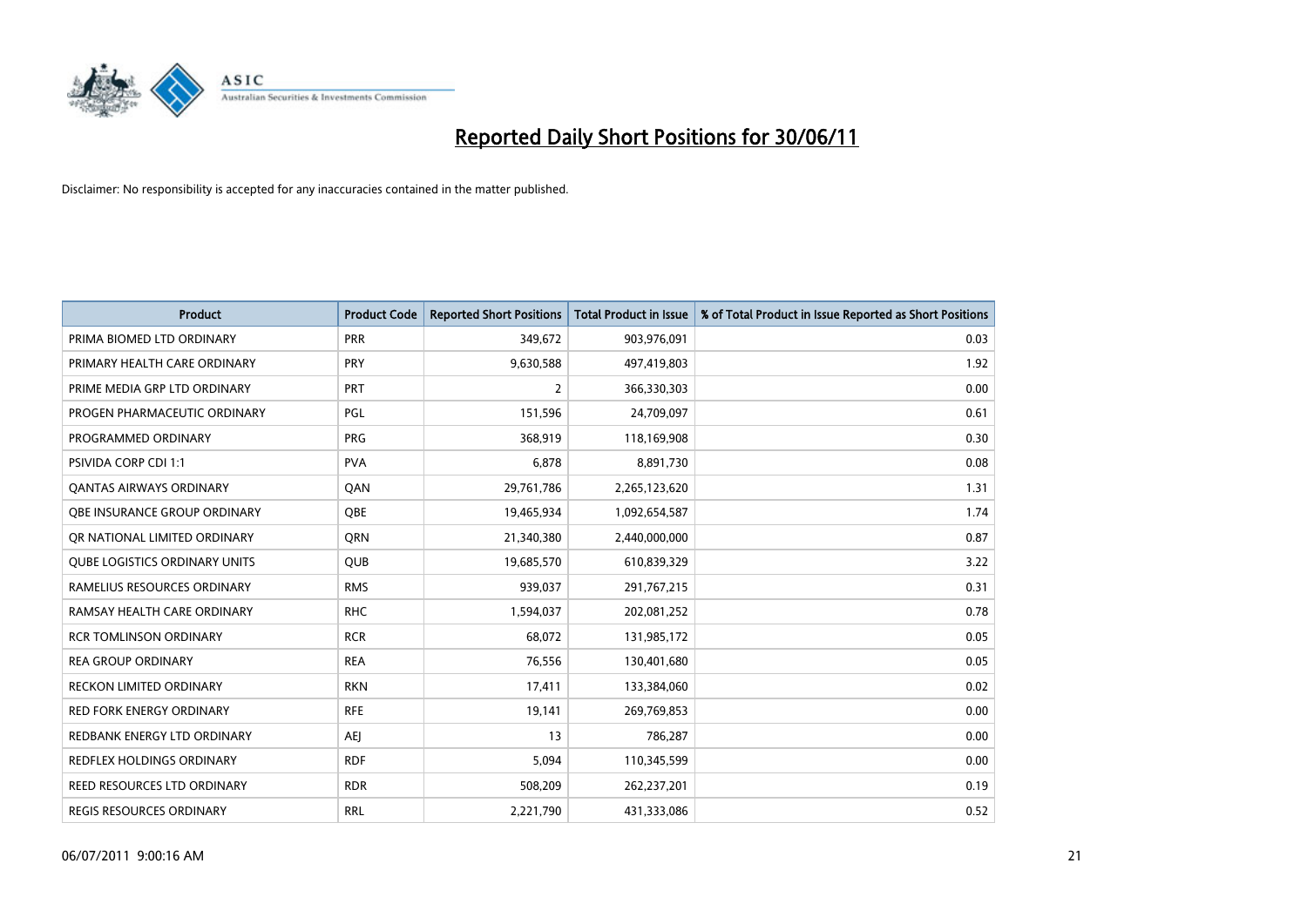

| <b>Product</b>                      | <b>Product Code</b> | <b>Reported Short Positions</b> | <b>Total Product in Issue</b> | % of Total Product in Issue Reported as Short Positions |
|-------------------------------------|---------------------|---------------------------------|-------------------------------|---------------------------------------------------------|
| RESMED INC CDI 10:1                 | <b>RMD</b>          | 12,539,255                      | 1,545,678,330                 | 0.78                                                    |
| RESOLUTE MINING ORDINARY            | <b>RSG</b>          | 9,076,537                       | 467,618,520                   | 1.94                                                    |
| RESOURCE AND INVEST. ORDINARY       | <b>RNI</b>          | 9,369                           | 124,784,308                   | 0.01                                                    |
| <b>RESOURCE GENERATION ORDINARY</b> | <b>RES</b>          | 328,635                         | 262,895,652                   | 0.13                                                    |
| REVERSE CORP LIMITED ORDINARY       | <b>REF</b>          | 25,141                          | 92,382,175                    | 0.03                                                    |
| REX MINERALS LIMITED ORDINARY       | <b>RXM</b>          | 880,391                         | 153,635,519                   | 0.57                                                    |
| <b>RHG LIMITED ORDINARY</b>         | <b>RHG</b>          | 447,004                         | 318,745,978                   | 0.13                                                    |
| RIALTO ENERGY ORDINARY              | <b>RIA</b>          | 446,031                         | 360,006,264                   | 0.12                                                    |
| <b>RIDLEY CORPORATION ORDINARY</b>  | <b>RIC</b>          | 827,716                         | 307,817,071                   | 0.27                                                    |
| RIO TINTO LIMITED ORDINARY          | <b>RIO</b>          | 16,232,379                      | 435,758,720                   | 3.70                                                    |
| RIVERCITY MOTORWAY STAPLED          | <b>RCY</b>          | 132,000                         | 957,010,115                   | 0.01                                                    |
| RIVERSDALE MINING ORDINARY          | <b>RIV</b>          | 6,600                           | 244,431,186                   | 0.00                                                    |
| <b>ROBUST RESOURCES ORDINARY</b>    | <b>ROL</b>          | 1,160,758                       | 84,944,097                    | 1.37                                                    |
| ROC OIL COMPANY ORDINARY            | <b>ROC</b>          | 1,397,440                       | 713,254,560                   | 0.19                                                    |
| ROYAL WOLF HOLDINGS ORDINARY        | <b>RWH</b>          | 160,000                         | 100,387,052                   | 0.16                                                    |
| SAI GLOBAL LIMITED ORDINARY         | SAI                 | 165,901                         | 199,552,155                   | 0.09                                                    |
| SALMAT LIMITED ORDINARY             | <b>SLM</b>          | 391,885                         | 159,780,299                   | 0.24                                                    |
| SAMSON OIL & GAS LTD ORDINARY       | SSN                 | 2,213,599                       | 1,727,586,909                 | 0.13                                                    |
| SANDFIRE RESOURCES ORDINARY         | <b>SFR</b>          | 1,694,619                       | 149,384,969                   | 1.10                                                    |
| <b>SANTOS LTD ORDINARY</b>          | <b>STO</b>          | 5,774,152                       | 877,955,815                   | 0.65                                                    |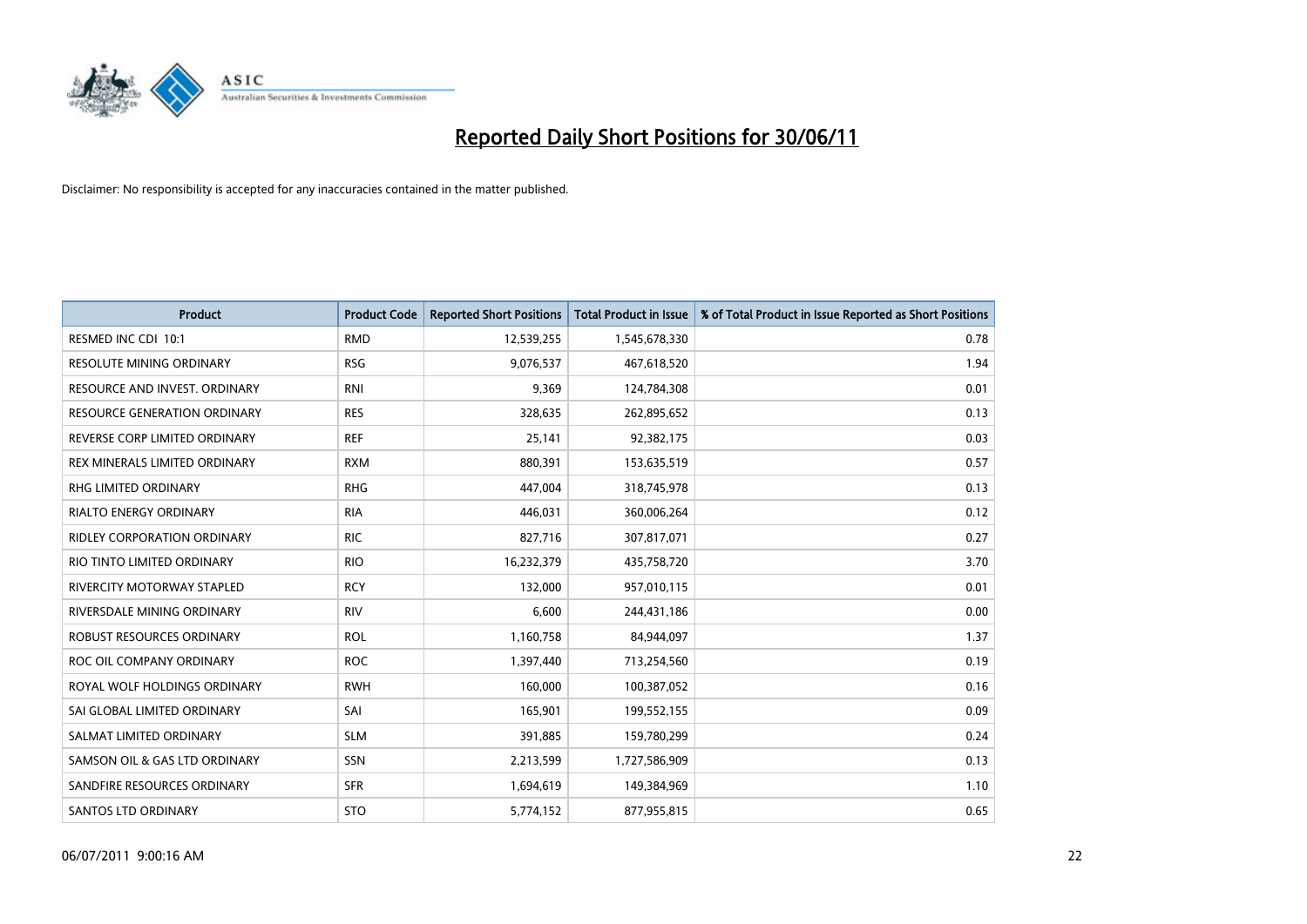

| <b>Product</b>                           | <b>Product Code</b> | <b>Reported Short Positions</b> | <b>Total Product in Issue</b> | % of Total Product in Issue Reported as Short Positions |
|------------------------------------------|---------------------|---------------------------------|-------------------------------|---------------------------------------------------------|
| SARACEN MINERAL ORDINARY                 | <b>SAR</b>          | 281,574                         | 492,251,415                   | 0.05                                                    |
| SEDGMAN LIMITED ORDINARY                 | <b>SDM</b>          | 462,256                         | 209,752,689                   | 0.21                                                    |
| SEEK LIMITED ORDINARY                    | <b>SEK</b>          | 11,912,814                      | 336,584,488                   | 3.54                                                    |
| SELECT HARVESTS ORDINARY                 | SHV                 | 227,150                         | 56,226,960                    | 0.40                                                    |
| SENETAS CORPORATION ORDINARY             | <b>SEN</b>          | 756,999                         | 463,105,195                   | 0.16                                                    |
| SENEX ENERGY LIMITED ORDINARY            | <b>SXY</b>          | 140,381                         | 756,747,445                   | 0.02                                                    |
| SERVCORP LIMITED ORDINARY                | SRV                 | 144,362                         | 98,440,807                    | 0.14                                                    |
| SERVICE STREAM ORDINARY                  | <b>SSM</b>          | 441,549                         | 283,418,867                   | 0.15                                                    |
| SEVEN GROUP HOLDINGS ORDINARY            | <b>SVW</b>          | 1,568,269                       | 306,410,281                   | 0.49                                                    |
| SEVEN WEST MEDIA LTD ORDINARY            | <b>SWM</b>          | 3,923,455                       | 610,327,899                   | 0.63                                                    |
| SIERRA MINING ORDINARY                   | <b>SRM</b>          | 226,950                         | 227,082,164                   | 0.10                                                    |
| SIGMA PHARMACEUTICAL ORDINARY            | <b>SIP</b>          | 13,897,807                      | 1,178,626,572                 | 1.17                                                    |
| SILEX SYSTEMS ORDINARY                   | <b>SLX</b>          | 301,537                         | 170,133,997                   | 0.17                                                    |
| SILVER LAKE RESOURCE ORDINARY            | <b>SLR</b>          | 107,707                         | 178,882,838                   | 0.05                                                    |
| SIMS METAL MGMT LTD ORDINARY             | SGM                 | 3,844,359                       | 205,393,914                   | 1.86                                                    |
| SINGAPORE TELECOMM. CHESS DEPOSITARY INT | SGT                 | 5,031,963                       | 212,756,917                   | 2.35                                                    |
| SIRIUS RESOURCES NL ORDINARY             | <b>SIR</b>          | 82,500                          | 137,134,586                   | 0.06                                                    |
| SKILLED GROUP LTD ORDINARY               | <b>SKE</b>          | 55,493                          | 233,089,776                   | 0.02                                                    |
| SKY CITY ENTERTAIN, ORDINARY             | <b>SKC</b>          | 414,857                         | 576,958,340                   | 0.07                                                    |
| SKY NETWORK ORDINARY                     | <b>SKT</b>          | 22,324                          | 389,139,785                   | 0.00                                                    |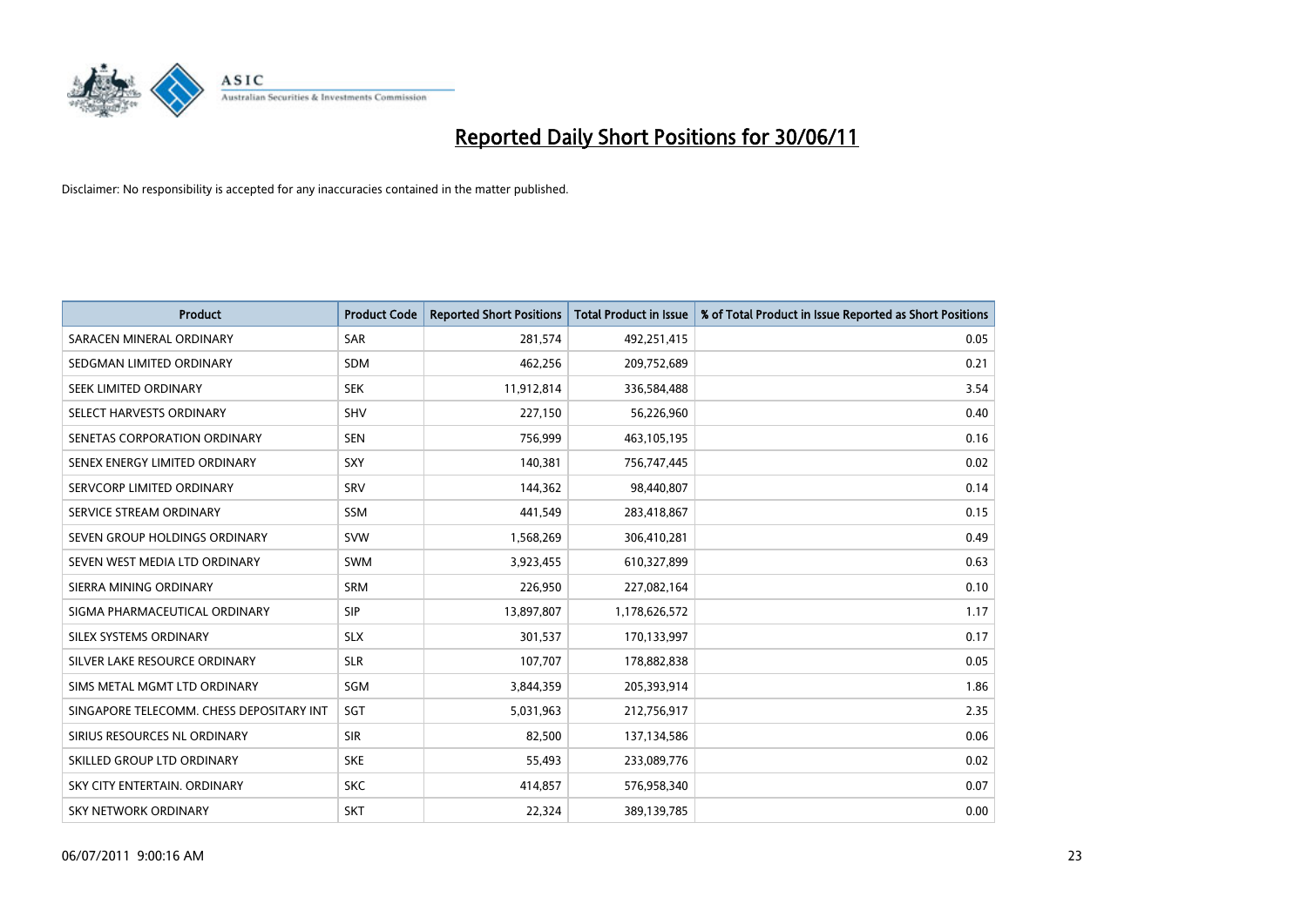

| <b>Product</b>                           | <b>Product Code</b> | <b>Reported Short Positions</b> | <b>Total Product in Issue</b> | % of Total Product in Issue Reported as Short Positions |
|------------------------------------------|---------------------|---------------------------------|-------------------------------|---------------------------------------------------------|
| SMS MANAGEMENT, ORDINARY                 | <b>SMX</b>          | 284,206                         | 67,765,118                    | 0.41                                                    |
| SONIC HEALTHCARE ORDINARY                | <b>SHL</b>          | 7,006,808                       | 388,429,875                   | 1.79                                                    |
| SOUL PATTINSON (W.H) ORDINARY            | SOL                 | 33,453                          | 238,640,580                   | 0.01                                                    |
| SOUTH BOULDER MINES ORDINARY             | <b>STB</b>          | 5,000                           | 86,115,688                    | 0.01                                                    |
| SP AUSNET STAPLED SECURITIES             | <b>SPN</b>          | 4,698,820                       | 2,795,115,439                 | 0.16                                                    |
| SPARK INFRASTRUCTURE STAPLED NOTE & UNIT | SKI                 | 15,423,058                      | 1,326,734,264                 | 1.15                                                    |
| SPDR 200 FUND ETF UNITS                  | <b>STW</b>          | 8                               | 51,839,159                    | 0.00                                                    |
| SPECIALTY FASHION ORDINARY               | <b>SFH</b>          | 652,273                         | 191,786,121                   | 0.34                                                    |
| SPOTLESS GROUP LTD ORDINARY              | <b>SPT</b>          | 2,262,465                       | 262,766,725                   | 0.85                                                    |
| ST BARBARA LIMITED ORDINARY              | SBM                 | 5,427,320                       | 325,615,389                   | 1.67                                                    |
| STAGING CONNECTIONS ORDINARY             | <b>STG</b>          | 2,917,189                       | 78,317,726                    | 3.72                                                    |
| STANMORE COAL LTD ORDINARY               | <b>SMR</b>          | 79,853                          | 88,270,738                    | 0.09                                                    |
| STARPHARMA HOLDINGS ORDINARY             | SPL                 | 337,593                         | 247,743,578                   | 0.14                                                    |
| STH AMERICAN COR LTD ORDINARY            | SAY                 | 9,200                           | 245,846,493                   | 0.00                                                    |
| STH CRS ELECT ENGNR ORDINARY             | <b>SXE</b>          | 2,910                           | 160,736,826                   | 0.00                                                    |
| STHN CROSS MEDIA ORDINARY                | SXL                 | 4,394,126                       | 705,712,186                   | 0.63                                                    |
| STOCKLAND UNITS/ORD STAPLED              | SGP                 | 13,358,414                      | 2,383,036,717                 | 0.55                                                    |
| STRAITS RES LTD. ORDINARY                | SRQ                 | 7,817,948                       | 324,655,749                   | 2.39                                                    |
| <b>STW COMMUNICATIONS ORDINARY</b>       | SGN                 | 353,639                         | 364,310,964                   | 0.09                                                    |
| SUNCORP GROUP LTD ORDINARY               | <b>SUN</b>          | 9,797,679                       | 1,286,600,980                 | 0.74                                                    |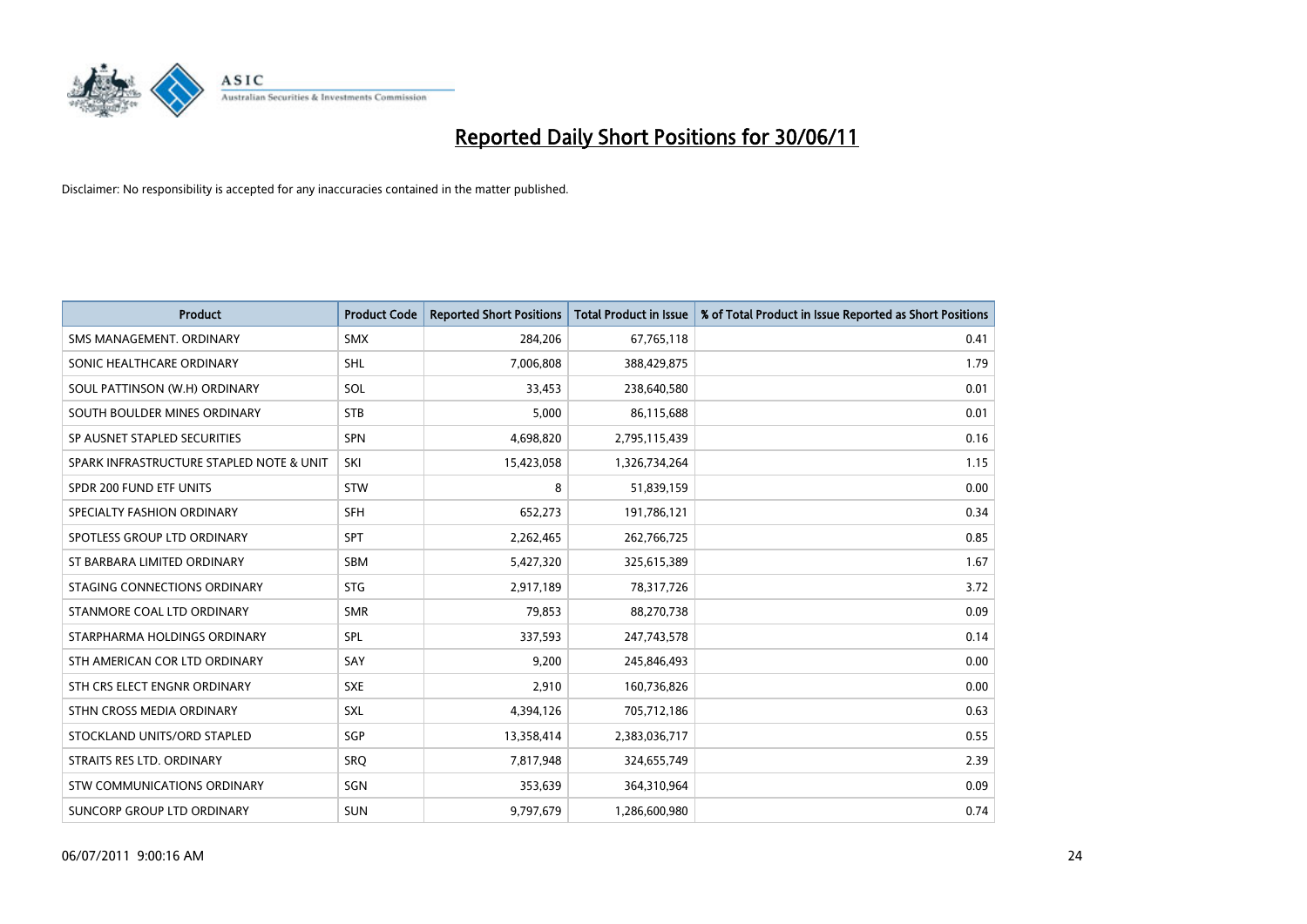

| <b>Product</b>                       | <b>Product Code</b> | <b>Reported Short Positions</b> | <b>Total Product in Issue</b> | % of Total Product in Issue Reported as Short Positions |
|--------------------------------------|---------------------|---------------------------------|-------------------------------|---------------------------------------------------------|
| SUNDANCE ENERGY ORDINARY             | <b>SEA</b>          | 71,952                          | 276,709,585                   | 0.03                                                    |
| SUNDANCE RESOURCES ORDINARY          | <b>SDL</b>          | 16,710,827                      | 2,870,927,169                 | 0.59                                                    |
| SUNLAND GROUP LTD ORDINARY           | <b>SDG</b>          | 98.928                          | 224,881,794                   | 0.05                                                    |
| SUPER RET REP LTD ORDINARY           | <b>SUL</b>          | 122,060                         | 130,018,739                   | 0.09                                                    |
| SWICK MINING ORDINARY                | <b>SWK</b>          | 148,738                         | 236,724,970                   | 0.06                                                    |
| SYMEX HOLDINGS ORDINARY              | SYM                 | 6,633                           | 189,166,670                   | 0.00                                                    |
| <b>TABCORP HOLDINGS LTD ORDINARY</b> | <b>TAH</b>          | 4,251,438                       | 688,019,737                   | 0.60                                                    |
| TALENT2 INTERNATION ORDINARY         | <b>TWO</b>          | 139,685                         | 144,488,621                   | 0.09                                                    |
| <b>TALISMAN MINING ORDINARY</b>      | <b>TLM</b>          | 29                              | 130,438,627                   | 0.00                                                    |
| TANAMI GOLD NL ORDINARY              | <b>TAM</b>          | 29,507                          | 260,997,677                   | 0.01                                                    |
| TAP OIL LIMITED ORDINARY             | <b>TAP</b>          | 727,002                         | 240,967,311                   | 0.30                                                    |
| TASSAL GROUP LIMITED ORDINARY        | <b>TGR</b>          | 66,456                          | 146,304,404                   | 0.03                                                    |
| TATTS GROUP LTD ORDINARY             | <b>TTS</b>          | 12,760,897                      | 1,318,683,208                 | 0.96                                                    |
| TECHNOLOGY ONE ORDINARY              | <b>TNE</b>          | 80,037                          | 303,119,455                   | 0.03                                                    |
| TELECOM CORPORATION ORDINARY         | <b>TEL</b>          | 30,388,888                      | 1,924,678,136                 | 1.59                                                    |
| TELSTRA CORPORATION. ORDINARY        | <b>TLS</b>          | 54,382,465                      | 12,443,074,357                | 0.43                                                    |
| TEN NETWORK HOLDINGS ORDINARY        | <b>TEN</b>          | 35,507,132                      | 1,045,236,720                 | 3.40                                                    |
| TERANGA GOLD CORP CDI 1:1            | <b>TGZ</b>          | 410,326                         | 152,308,821                   | 0.26                                                    |
| TFS CORPORATION LTD ORDINARY         | <b>TFC</b>          | 65,978                          | 276,453,042                   | 0.02                                                    |
| THE REJECT SHOP ORDINARY             | <b>TRS</b>          | 714,144                         | 26,033,570                    | 2.74                                                    |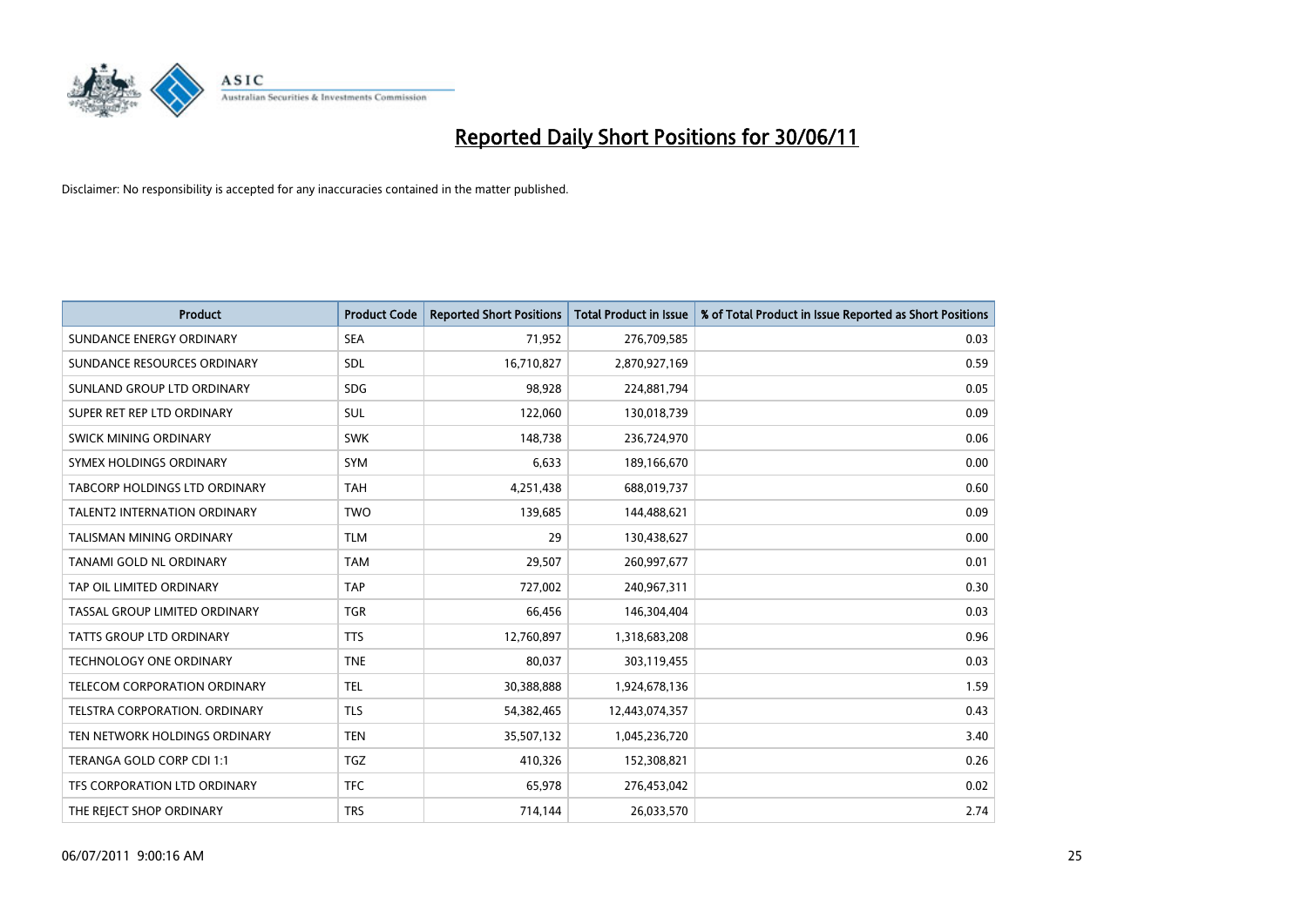

| <b>Product</b>                          | <b>Product Code</b> | <b>Reported Short Positions</b> | <b>Total Product in Issue</b> | % of Total Product in Issue Reported as Short Positions |
|-----------------------------------------|---------------------|---------------------------------|-------------------------------|---------------------------------------------------------|
| THOR MINING PLC CHESS DEPOSITARY 1:1    | <b>THR</b>          | 2,307                           | 222,489,120                   | 0.00                                                    |
| THORN GROUP LIMITED ORDINARY            | <b>TGA</b>          | 2,363                           | 129,858,924                   | 0.00                                                    |
| <b>TIGER RESOURCES ORDINARY</b>         | <b>TGS</b>          | 128,896                         | 669,035,549                   | 0.02                                                    |
| TIMBERCORP LIMITED ORDINARY             | <b>TIM</b>          | 90,074                          | 352,071,429                   | 0.02                                                    |
| <b>TISHMAN SPEYER UNITS</b>             | <b>TSO</b>          | 49,427                          | 338,440,904                   | 0.01                                                    |
| TNG LIMITED ORDINARY                    | <b>TNG</b>          | 4,321                           | 284,803,062                   | 0.00                                                    |
| TOLL HOLDINGS LTD ORDINARY              | <b>TOL</b>          | 22,040,230                      | 710,128,531                   | 3.08                                                    |
| TORO ENERGY LIMITED ORDINARY            | <b>TOE</b>          | 35,404                          | 964,936,676                   | 0.00                                                    |
| <b>TOWER LIMITED ORDINARY</b>           | <b>TWR</b>          | 689,519                         | 263,603,448                   | 0.26                                                    |
| TOX FREE SOLUTIONS ORDINARY             | <b>TOX</b>          | 34,804                          | 92,670,478                    | 0.03                                                    |
| TPG TELECOM LIMITED ORDINARY            | <b>TPM</b>          | 3,992,754                       | 783,481,644                   | 0.50                                                    |
| TRANSFIELD SERV INFR STAPLED SECURITIES | <b>TSI</b>          | 7,313                           | 438,756,421                   | 0.00                                                    |
| TRANSFIELD SERVICES ORDINARY            | <b>TSE</b>          | 6,658,202                       | 549,715,957                   | 1.20                                                    |
| <b>TRANSPACIFIC INDUST, ORDINARY</b>    | <b>TPI</b>          | 11,140,236                      | 960,638,735                   | 1.14                                                    |
| TRANSURBAN GROUP TRIPLE STAPLED SEC.    | <b>TCL</b>          | 2,360,790                       | 1,443,543,731                 | 0.15                                                    |
| TREASURY WINE ESTATE ORDINARY           | <b>TWE</b>          | 20,100,473                      | 647,227,144                   | 3.12                                                    |
| TRINITY GROUP STAPLED SECURITIES        | <b>TCO</b>          | 3,419                           | 203,405,927                   | 0.00                                                    |
| TROY RESOURCES NL ORDINARY              | <b>TRY</b>          | 261,997                         | 87,985,323                    | 0.29                                                    |
| UGL LIMITED ORDINARY                    | UGL                 | 5,391,609                       | 166,047,171                   | 3.23                                                    |
| UNILIFE CORPORATION CDI 6:1             | <b>UNS</b>          | 649,297                         | 272,900,039                   | 0.23                                                    |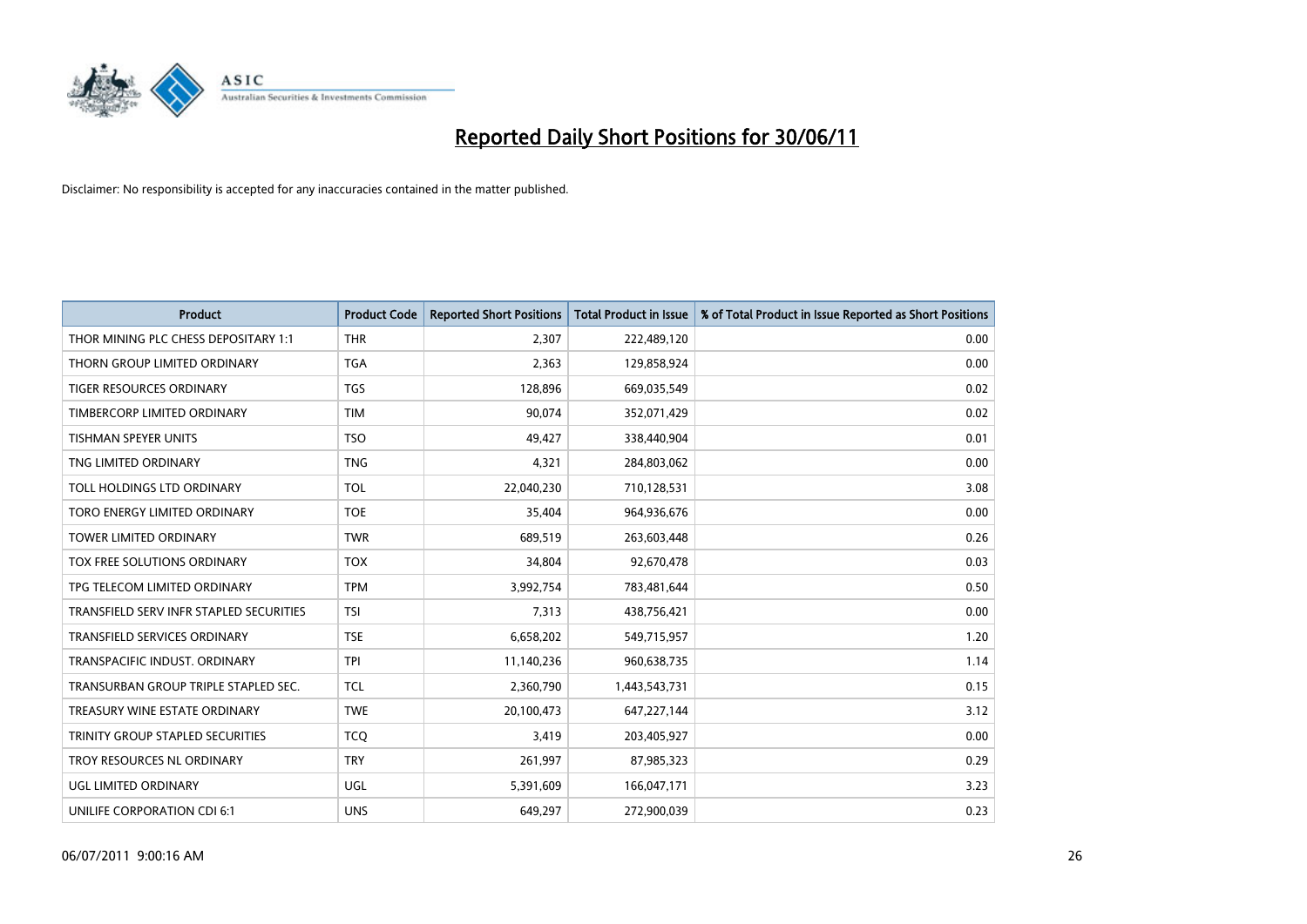

| <b>Product</b>                            | <b>Product Code</b> | <b>Reported Short Positions</b> | <b>Total Product in Issue</b> | % of Total Product in Issue Reported as Short Positions |
|-------------------------------------------|---------------------|---------------------------------|-------------------------------|---------------------------------------------------------|
| <b>UXC LIMITED ORDINARY</b>               | <b>UXC</b>          | 30,928                          | 305,789,718                   | 0.01                                                    |
| VALAD PROPERTY GROUP STAPLED US PROHIBIT. | <b>VPG</b>          | 3,244,308                       | 115,108,116                   | 2.82                                                    |
| <b>VDM GROUP LIMITED ORDINARY</b>         | <b>VMG</b>          | 11,116                          | 193,127,749                   | 0.01                                                    |
| <b>VENTURE MINERALS ORDINARY</b>          | <b>VMS</b>          | 331,638                         | 221,093,592                   | 0.15                                                    |
| VIRGIN BLUE HOLDINGS ORDINARY             | <b>VBA</b>          | 34,776,077                      | 2,210,197,600                 | 1.53                                                    |
| <b>VISION GROUP HLDGS ORDINARY</b>        | <b>VGH</b>          | 78.000                          | 74,197,532                    | 0.11                                                    |
| <b>VITA GROUP LTD ORDINARY</b>            | <b>VTG</b>          | 75,190                          | 142,499,800                   | 0.05                                                    |
| VITAL METALS LIMITED ORDINARY             | <b>VML</b>          | 265,000                         | 228,401,027                   | 0.12                                                    |
| VITERRA INC CDI 1:1                       | <b>VTA</b>          | 3,828                           | 68,629,939                    | 0.01                                                    |
| WAH NAM INT HLDG LTD ORDINARY             | <b>WNI</b>          | 2,604,660                       | 5,355,416,325                 | 0.05                                                    |
| <b>WATPAC LIMITED ORDINARY</b>            | <b>WTP</b>          | 83,254                          | 183,341,382                   | 0.03                                                    |
| <b>WDS LIMITED ORDINARY</b>               | <b>WDS</b>          | 701                             | 144,055,662                   | 0.00                                                    |
| WEBJET LIMITED ORDINARY                   | <b>WEB</b>          | 397,305                         | 76,227,880                    | 0.52                                                    |
| <b>WESFARMERS LIMITED ORDINARY</b>        | <b>WES</b>          | 23,122,605                      | 1,005,426,682                 | 2.29                                                    |
| WESFARMERS LIMITED PARTIALLY PROTECTED    | <b>WESN</b>         | 92,219                          | 151,645,480                   | 0.05                                                    |
| WESTERN AREAS NL ORDINARY                 | <b>WSA</b>          | 7,538,980                       | 179,735,899                   | 4.20                                                    |
| WESTERN DESERT RES. ORDINARY              | <b>WDR</b>          | 948                             | 206,935,914                   | 0.00                                                    |
| WESTFIELD GROUP ORD/UNIT STAPLED SEC      | <b>WDC</b>          | 8,775,372                       | 2,308,988,539                 | 0.36                                                    |
| WESTFIELD RETAIL TST UNIT STAPLED         | <b>WRT</b>          | 36,710,420                      | 3,054,166,195                 | 1.20                                                    |
| WESTPAC BANKING CORP ORDINARY             | <b>WBC</b>          | 27,143,259                      | 3,009,677,172                 | 0.88                                                    |